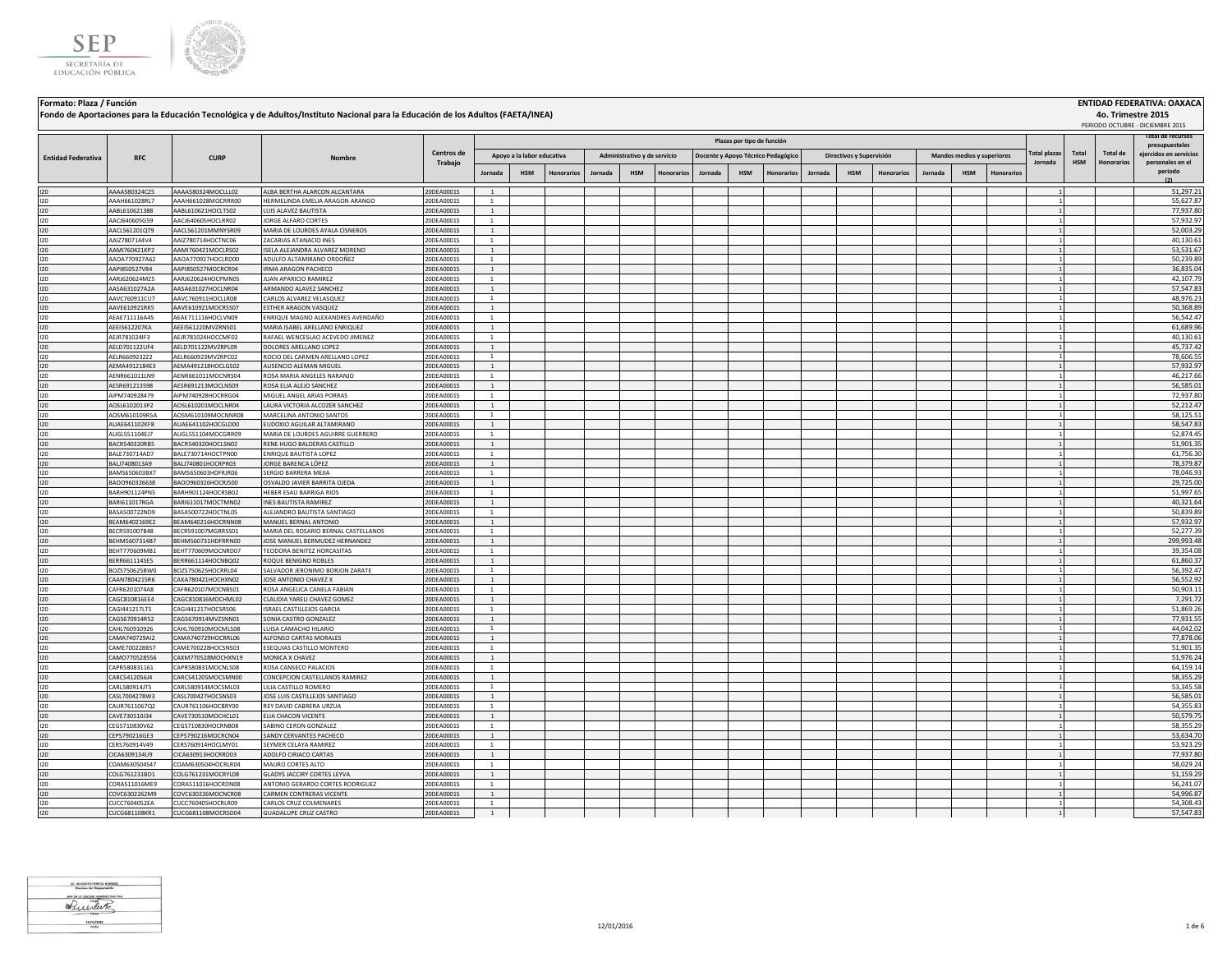



|                           |                                |                                          | Fondo de Aportaciones para la Educación Tecnológica y de Adultos/Instituto Nacional para la Educación de los Adultos (FAETA/INEA) |                          |                                  |                            |                   |         |                              |            |         |                            |                                    |         |                          |                   |         |                            |            |                                |                     |                               | 4o. Trimestre 2015<br>PERIODO OCTUBRE - DICIEMBRE 2015 |
|---------------------------|--------------------------------|------------------------------------------|-----------------------------------------------------------------------------------------------------------------------------------|--------------------------|----------------------------------|----------------------------|-------------------|---------|------------------------------|------------|---------|----------------------------|------------------------------------|---------|--------------------------|-------------------|---------|----------------------------|------------|--------------------------------|---------------------|-------------------------------|--------------------------------------------------------|
|                           |                                |                                          |                                                                                                                                   |                          |                                  |                            |                   |         |                              |            |         | Plazas por tipo de función |                                    |         |                          |                   |         |                            |            |                                |                     |                               | ital de recursos<br>presupuestales                     |
| <b>Entidad Federativa</b> | <b>RFC</b>                     | <b>CURP</b>                              | Nombre                                                                                                                            | Centros de<br>Trabajo    |                                  | Apoyo a la labor educativa |                   |         | Administrativo y de servicio |            |         |                            | Docente y Apoyo Técnico Pedagógico |         | Directivos y Supervisión |                   |         | Mandos medios y superiores |            | <b>Total plazas</b><br>Jornada | Total<br><b>HSM</b> | Total de<br><b>Honorarios</b> | ejercidos en servicios<br>personales en el             |
|                           |                                |                                          |                                                                                                                                   |                          | Jornada                          | <b>HSM</b>                 | <b>Honorarios</b> | Jornada | HSM                          | Honorarios | Jornada | <b>HSM</b>                 | <b>Honorarios</b>                  | Jornada | <b>HSM</b>               | <b>Honorarios</b> | Jornada | <b>HSM</b>                 | Honorarios |                                |                     |                               | periodo<br>(2)                                         |
| 120                       | CUGG6004177EA                  | CUGG600417MOCRRL02                       | GLORIA REBECA CRUZ GARCIA                                                                                                         | 20DEA0001S               | <sup>1</sup>                     |                            |                   |         |                              |            |         |                            |                                    |         |                          |                   |         |                            |            |                                |                     |                               | 57,355.29                                              |
| 120                       | CUGI5611161CA                  | CUGI561116MOCRRN02                       | <b>INES CRUZ GARCIA</b>                                                                                                           | 20DEA0001S               | <sup>1</sup>                     |                            |                   |         |                              |            |         |                            |                                    |         |                          |                   |         |                            |            |                                |                     |                               | 50,234.46                                              |
| 120                       | CUGR651007440                  | CUGR651007MOCRRS05                       | MARIA DEL ROSARIO CRUZ GARCIA                                                                                                     | 20DEA0001S               | <sup>1</sup>                     |                            |                   |         |                              |            |         |                            |                                    |         |                          |                   |         |                            |            |                                |                     |                               | 50,952.37                                              |
| 120                       | CUJT751221MS1                  | CUJT751221HOCRRM06                       | TOMAS PEDRO CRUZ JARQUIN                                                                                                          | 20DEA0001S               | $\mathbf{1}$                     |                            |                   |         |                              |            |         |                            |                                    |         |                          |                   |         |                            |            |                                |                     |                               | 57,547.83                                              |
| 120                       | CULM590814AY0                  | CULM590814HOCRPG05                       | MIGUEL ANGEL CRUZ LOPEZ                                                                                                           | 20DEA0001S               | $\overline{1}$                   |                            |                   |         |                              |            |         |                            |                                    |         |                          |                   |         |                            |            |                                |                     |                               | 57,004.29                                              |
| 120                       | CUMA680109GU4                  | CUMA680109HOCRZN09                       | ANTONIO CRUZ MEZA                                                                                                                 | 20DEA0001S               | $\overline{1}$                   |                            |                   |         |                              |            |         |                            |                                    |         |                          |                   |         |                            |            |                                |                     |                               | 57,150.15                                              |
| 120                       | CUNO641222214                  | CUXN641222MOCVXR07                       | NORMA EUNICE CUEVAS X                                                                                                             | 20DEA0001S               | <sup>1</sup>                     |                            |                   |         |                              |            |         |                            |                                    |         |                          |                   |         |                            |            |                                |                     |                               | 52,093.95                                              |
| 120                       | CURY780320SK6                  | CURY780320MOCRGD03                       | YADIRA CRUZ REGINO                                                                                                                | 20DEA0001S               | $\overline{1}$                   |                            |                   |         |                              |            |         |                            |                                    |         |                          |                   |         |                            |            |                                |                     |                               | 50,291.74                                              |
| 120                       | CUSC581128CS7                  | CUSC581128MOCRNB06                       | <b>CIBELES CRUZ SANCHEZ</b>                                                                                                       | 20DEA0001S               | $\overline{1}$<br>$\overline{1}$ |                            |                   |         |                              |            |         |                            |                                    |         |                          |                   |         |                            |            |                                |                     |                               | 56,447.89                                              |
| 120                       | CUSD661223SC1                  | CUSD661223HOCRLG00                       | DAGOBERTO CRUZ SALVATIERRA                                                                                                        | 20DEA0001S               | $\overline{1}$                   |                            |                   |         |                              |            |         |                            |                                    |         |                          |                   |         |                            |            |                                |                     |                               | 57,098.51<br>56,392.47                                 |
| 120                       | DEGJ730102RL5<br>DIMD700627M67 | DEGJ730102HOCSRS04<br>DIMD700627HOCZRR07 | JESUS RANGEL DESALES GUERACH<br>DARIO DIAZ MARTINEZ                                                                               | 20DEA0001S<br>20DEA0001S | $\mathbf{1}$                     |                            |                   |         |                              |            |         |                            |                                    |         |                          |                   |         |                            |            |                                |                     |                               | 56,957.61                                              |
| 120<br>120                | DISA861106H86                  | DISA861106HOCZLL09                       | JOSE ALBERTO DIAZ SALAZAR                                                                                                         | 20DEA0001S               | $\overline{1}$                   |                            |                   |         |                              |            |         |                            |                                    |         |                          |                   |         |                            |            |                                |                     |                               | 77,854.87                                              |
| 120                       | DOJA780111JF3                  | DOJA780111HOCRML01                       | ALAIN DORANTES JIMENEZ                                                                                                            | 20DEA0001S               | <sup>1</sup>                     |                            |                   |         |                              |            |         |                            |                                    |         |                          |                   |         |                            |            |                                |                     |                               | 53,867.74                                              |
| 120                       | UMR700919FU1                   | EUMR700919HOCSNC05                       | RICARDO ESTUDILLO MONTALVO                                                                                                        | 20DEA0001S               |                                  |                            |                   |         |                              |            |         |                            |                                    |         |                          |                   |         |                            |            |                                |                     |                               | 56,247.33                                              |
| 120                       | FAGS610530QG0                  | FAGS610530MDFRNL05                       | SOLEDAD FRANCO GONZALEZ                                                                                                           | 20DEA0001S               | $\overline{1}$                   |                            |                   |         |                              |            |         |                            |                                    |         |                          |                   |         |                            |            |                                |                     |                               | 48,543.89                                              |
| 120                       | FEOR780413UD5                  | FFOR780413MDFRRC04                       | ROCIO FERIA ORTIZ                                                                                                                 | 20DEA0001S               | $\overline{1}$                   |                            |                   |         |                              |            |         |                            |                                    |         |                          |                   |         |                            |            |                                |                     |                               | 55.050.19                                              |
| 120                       | FETP761101LO1                  | FFTP761101HOCLBR00                       | PERFECTO FELIPE TRAPAGA                                                                                                           | 20DEA0001S               | <sup>1</sup>                     |                            |                   |         |                              |            |         |                            |                                    |         |                          |                   |         |                            |            |                                |                     |                               | 56.970.15                                              |
| 120                       | FOGR7109293C0                  | FOGR710929HHGLNF05                       | RAFAEL FLORES GONZALEZ                                                                                                            | 20DEA0001S               | <sup>1</sup>                     |                            |                   |         |                              |            |         |                            |                                    |         |                          |                   |         |                            |            |                                |                     |                               | 57,980.01                                              |
| 120                       | FOIM631111SX9                  | FOIM631111HOCLGR06                       | MARTIN FLORES IGNACIO                                                                                                             | 20DEA0001S               | <sup>1</sup>                     |                            |                   |         |                              |            |         |                            |                                    |         |                          |                   |         |                            |            |                                |                     |                               | 77,878.06                                              |
| 120                       | FOPE560130AZ7                  | FOPE560130HOCLBP00                       | EPIFANIO FLORES PUEBLITA                                                                                                          | 20DEA0001S               | <sup>1</sup>                     |                            |                   |         |                              |            |         |                            |                                    |         |                          |                   |         |                            |            |                                |                     |                               | 57,355.29                                              |
| 120                       | FOZB740430RX0                  | FOZB740430HOCLRN19                       | BENITO JAIME FLORES ZURITA                                                                                                        | 20DEA0001S               | <sup>1</sup>                     |                            |                   |         |                              |            |         |                            |                                    |         |                          |                   |         |                            |            |                                |                     |                               | 57,145.97                                              |
| 120                       | FUSC7603059F9                  | FUSC760305MOCNLR09                       | MARIA DEL CARMEN FUENTES SOLAR                                                                                                    | 20DEA0001S               | <sup>1</sup>                     |                            |                   |         |                              |            |         |                            |                                    |         |                          |                   |         |                            |            |                                |                     |                               | 56,585.01                                              |
| 120                       | GAAD7505058R2                  | GAAD750505HOCRNV03                       | DAVID GARCIA ANGEL                                                                                                                | 20DEA0001S               | $\overline{1}$                   |                            |                   |         |                              |            |         |                            |                                    |         |                          |                   |         |                            |            |                                |                     |                               | 56,585.01                                              |
| 120                       | GAAF6806043C1                  | GAAF680604HOCLGR01                       | FRANCISCO GALLARDO AGUILAR                                                                                                        | 20DEA0001S               | $\overline{1}$                   |                            |                   |         |                              |            |         |                            |                                    |         |                          |                   |         |                            |            |                                |                     |                               | 39,455.17                                              |
| 120                       | GACA720925CRA                  | GACA720925HDFSDL05                       | ALFREDO GASGA CID DEL PRADO                                                                                                       | 20DEA0001S               | $1\,$                            |                            |                   |         |                              |            |         |                            |                                    |         |                          |                   |         |                            |            |                                |                     |                               | 77,854.87                                              |
| 120                       | GAGH541201465                  | GAGH541201HVZRRG00                       | HUGO ELOY GARCIA Y GARCIA                                                                                                         | 20DEA0001S               | $\overline{1}$                   |                            |                   |         |                              |            |         |                            |                                    |         |                          |                   |         |                            |            |                                |                     |                               | 17,511.32                                              |
| 120                       | GALF7301112S5                  | GALF730111MOCRPR03                       | FRANCISCA GUILLERMINA GARCIA LOPEZ                                                                                                | 20DEA0001S               | $1\,$                            |                            |                   |         |                              |            |         |                            |                                    |         |                          |                   |         |                            |            |                                |                     |                               | 56,392.47                                              |
| 120                       | GALM6010238X3                  | GALM601023MOCRNR04                       | MARGARITA LETICIA GARCIA LUNA                                                                                                     | 20DEA0001S               | <sup>1</sup>                     |                            |                   |         |                              |            |         |                            |                                    |         |                          |                   |         |                            |            |                                |                     |                               | 55,627.87                                              |
| 120                       | GALR710301FK6                  | GALR710301MOCLBS04                       | ROSA MARIA GALLEGOS LABIAS                                                                                                        | 20DEA0001S               | <sup>1</sup>                     |                            |                   |         |                              |            |         |                            |                                    |         |                          |                   |         |                            |            |                                |                     |                               | 56,391.99                                              |
| 120                       | GALS700622D4A                  | GALS700622MOCRPY07                       | SYLVIA MAGDALENA GARCIA LOPEZ                                                                                                     | 20DEA0001S               | $\overline{1}$                   |                            |                   |         |                              |            |         |                            |                                    |         |                          |                   |         |                            |            |                                |                     |                               | 43,867.09                                              |
| 120                       | GAME670305JJ4                  | GAME670305MOCRRL09                       | ELIZABETH GARCIA MARTINEZ                                                                                                         | 20DEA0001S               | $\mathbf{1}$                     |                            |                   |         |                              |            |         |                            |                                    |         |                          |                   |         |                            |            |                                |                     |                               | 57,162.69                                              |
| 120                       | GAMF891009AE3                  | GAMF891009MBCRNT06                       | FATIMA DEL ROSARIO GARCIA MENDOZA                                                                                                 | 20DEA0001S               | <sup>1</sup>                     |                            |                   |         |                              |            |         |                            |                                    |         |                          |                   |         |                            |            |                                |                     |                               | 50,239.89                                              |
| 120                       | GANT8105197E8                  | GANT810519HOCRXR00                       | TARCIS GARCIA NUÑEZ                                                                                                               | 20DEA0001S               | <sup>1</sup>                     |                            |                   |         |                              |            |         |                            |                                    |         |                          |                   |         |                            |            |                                |                     |                               | 39,557.51                                              |
| 120                       | GATI700220R64                  | GATI700220MOCRMR07                       | <b>IRMA GARCIA TAMAYO</b>                                                                                                         | 20DEA0001S               | <sup>1</sup>                     |                            |                   |         |                              |            |         |                            |                                    |         |                          |                   |         |                            |            |                                |                     |                               | 57,980.43                                              |
| 120                       | GAVC800126EG4                  | GAVC800126MOCYLL08                       | CLAUDIA LILIANA GAY VALENCIA                                                                                                      | 20DEA0001S               | <sup>1</sup><br>$\overline{1}$   |                            |                   |         |                              |            |         |                            |                                    |         |                          |                   |         |                            |            |                                |                     |                               | 39,079.96                                              |
| 120<br>120                | GOCL5306113T1<br>GOFC5803062S4 | GOCL530611HOCMSS00<br>GOFC580306HOCNRR02 | LUIS RAFAEL GOMEZ CASTILLO<br>CIRO GONZALEZ FRANCO                                                                                | 20DEA0001S<br>20DEA0001S | <sup>1</sup>                     |                            |                   |         |                              |            |         |                            |                                    |         |                          |                   |         |                            |            |                                |                     |                               | 56,392.47<br>51,076.78                                 |
| 120                       | GOME650420G52                  | GOME650420HDFMGN02                       | <b>ENRIQUE GOMEZ MIGOYA</b>                                                                                                       | 20DEA0001S               | $\mathbf{1}$                     |                            |                   |         |                              |            |         |                            |                                    |         |                          |                   |         |                            |            |                                |                     |                               | 60,876.95                                              |
| 120                       | GOMP8107018G7                  | GOMP810701HOCMRD00                       | PEDRO GOMEZ MARQUEZ                                                                                                               | 20DEA0001S               | $\overline{1}$                   |                            |                   |         |                              |            |         |                            |                                    |         |                          |                   |         |                            |            |                                |                     |                               | 29,725.00                                              |
| 120                       | GOOP610218T72                  | GOOP610228MOCNRR02                       | PORFIRIA ALFONSINA GONZALEZ ORTEGA                                                                                                | 20DEA0001S               | $\overline{1}$                   |                            |                   |         |                              |            |         |                            |                                    |         |                          |                   |         |                            |            |                                |                     |                               | 77,937.80                                              |
| 120                       | GOPE610511J59                  | GOPE610511HOCNRR06                       | ERNESTO GONZALEZ PERALTA                                                                                                          | 20DEA0001S               | $\overline{1}$                   |                            |                   |         |                              |            |         |                            |                                    |         |                          |                   |         |                            |            |                                |                     |                               | 64,159.14                                              |
| 120                       | GORJ681203GH6                  | GORJ681203HOCNZV07                       | JAVIER GONZALEZ RUIZ                                                                                                              | 20DEA0001S               | $\overline{1}$                   |                            |                   |         |                              |            |         |                            |                                    |         |                          |                   |         |                            |            |                                |                     |                               | 59,677.11                                              |
| 120                       | GORS630531PT4                  | GORS630531MOCDSL00                       | SILVIA GODINEZ RASGADO                                                                                                            | 20DEA0001S               | $\overline{1}$                   |                            |                   |         |                              |            |         |                            |                                    |         |                          |                   |         |                            |            |                                |                     |                               | 56,777.61                                              |
| 120                       | GORS740318BX7                  | GORS740318MDFMYN03                       | SANDRA ANGELICA GOMEZ REYES                                                                                                       | 20DEA0001S               |                                  |                            |                   |         |                              |            |         |                            |                                    |         |                          |                   |         |                            |            |                                |                     |                               | 55,020.81                                              |
| 120                       | GUCF571020QL8                  | GUCF571020HOCTNL07                       | FELICIANO GUTIERREZ CONTRERAS                                                                                                     | 20DEA0001S               | $\mathbf{1}$                     |                            |                   |         |                              |            |         |                            |                                    |         |                          |                   |         |                            |            |                                |                     |                               | 63,484.85                                              |
| 120                       | GUDH680108EC7                  | GUDH680108HOCTZL01                       | HELADIO GUTIERREZ DIAZ                                                                                                            | 20DEA0001S               |                                  |                            |                   |         |                              |            |         |                            |                                    |         |                          |                   |         |                            |            |                                |                     |                               | 63,692.99                                              |
| 120                       | GUMJ680814RK8                  | GUMJ680814MOCTRN02                       | JUANA BELEM GUTIERREZ MORALES                                                                                                     | 20DEA0001S               | $\overline{1}$                   |                            |                   |         |                              |            |         |                            |                                    |         |                          |                   |         |                            |            |                                |                     |                               | 57,007.33                                              |
| 120                       | GUSR6510162R4                  | GUSR651016MOCZLC03                       | ROCIO JULIA GUZMAN SOLANA                                                                                                         | 20DEA0001S               | <sup>1</sup>                     |                            |                   |         |                              |            |         |                            |                                    |         |                          |                   |         |                            |            |                                |                     |                               | 56,825.01                                              |
| 120                       | HEBV650315UQ8                  | HEBV650315HOCRRD09                       | VIDAL EDMUNDO HERNANDEZ BARRIENTOS                                                                                                | 20DEA0001S               | $\overline{1}$                   |                            |                   |         |                              |            |         |                            |                                    |         |                          |                   |         |                            |            |                                |                     |                               | 55.078.65                                              |
| 120                       | HECF510117120                  | HECF510117HOCRRL04                       | FLORENTINO NATALIO HERNANDEZ CERVANTES                                                                                            | 20DEA0001S               | $\overline{1}$                   |                            |                   |         |                              |            |         |                            |                                    |         |                          |                   |         |                            |            |                                |                     |                               | 78,553.06                                              |
| 120                       | HECM781122PA4                  | HECM781122HOCRNR02                       | MAURO HERNANDEZ CANSECO                                                                                                           | 20DEA0001S               | <sup>1</sup>                     |                            |                   |         |                              |            |         |                            |                                    |         |                          |                   |         |                            |            |                                |                     |                               | 61,235.95                                              |
| 120                       | HECR740928IY6                  | HECR740928MOCRCQ01                       | RAQUEL HERNANDEZ COCA                                                                                                             | 20DEA0001S               | <sup>1</sup>                     |                            |                   |         |                              |            |         |                            |                                    |         |                          |                   |         |                            |            |                                |                     |                               | 54,989.79                                              |
| 120                       | HEDG730227D28                  | HEDG730227HOCRZL06                       | GILBERTO HERNANDEZ DIAZ                                                                                                           | 20DEA0001S               | <sup>1</sup>                     |                            |                   |         |                              |            |         |                            |                                    |         |                          |                   |         |                            |            |                                |                     |                               | 56,585.01                                              |
| 120                       | HEHC720327BD1                  | HEHC720327MOCRRL06                       | CELSA HERNANDEZ HERNANDEZ                                                                                                         | 20DEA0001S               | <sup>1</sup>                     |                            |                   |         |                              |            |         |                            |                                    |         |                          |                   |         |                            |            |                                |                     |                               | 56,579.29                                              |
| 120                       | HEHI660424P63                  | HEHI660424MOCRRR03                       | IRMA HERNANDEZ HERNANDEZ                                                                                                          | 20DEA0001S               | $\overline{1}$                   |                            |                   |         |                              |            |         |                            |                                    |         |                          |                   |         |                            |            |                                |                     |                               | 57,654.72                                              |
| 120                       | HELA6405036E1                  | HELA640503HOCRPN06                       | ANDRES HERNANDEZ LOPEZ                                                                                                            | 20DEA0001S               | $\mathbf{1}$                     |                            |                   |         |                              |            |         |                            |                                    |         |                          |                   |         |                            |            |                                |                     |                               | 54,500.97                                              |
| 120                       | HELA680221DQ0                  | HELA680221HOCRZN05                       | ANTONIO HERNANDEZ LOAEZA                                                                                                          | 20DEA0001S               | $\overline{1}$                   |                            |                   |         |                              |            |         |                            |                                    |         |                          |                   |         |                            |            |                                |                     |                               | 57,547.83                                              |
| 120                       | HELA731206AL2                  | HELA731206HOCRPR04                       | AURELIO JESUS HERNANDEZ LOPEZ                                                                                                     | 20DEA0001S               | $\overline{1}$                   |                            |                   |         |                              |            |         |                            |                                    |         |                          |                   |         |                            |            |                                |                     |                               | 47,606.10                                              |
| 120                       | HEMF741112KP9                  | HEMF741112MOCRRD04                       | FIDELINA HERNANDEZ MERINO                                                                                                         | 20DEA0001S               | $\mathbf{1}$                     |                            |                   |         |                              |            |         |                            |                                    |         |                          |                   |         |                            |            |                                |                     |                               | 56,007.33                                              |
| 120                       | HERH580904K48                  | HERH580904HGRRZC08                       | HECTOR JAVIER HERNANDEZ RUIZ                                                                                                      | 20DEA0001S               | $\overline{1}$                   |                            |                   |         |                              |            |         |                            |                                    |         |                          |                   |         |                            |            |                                |                     |                               | 56,881.89                                              |
| 120                       | HERJ721022QP9                  | HERJ721022HOCRYN07                       | JUAN SANTIAGO HERNANDEZ REYES                                                                                                     | 20DEA0001S               | <sup>1</sup>                     |                            |                   |         |                              |            |         |                            |                                    |         |                          |                   |         |                            |            |                                |                     |                               | 58,080.88                                              |
| 120                       | HESA750112H92                  | HESA750112HOCRNL02                       | ALFREDO HERNANDEZ SANTIBAÑEZ                                                                                                      | 20DEA0001S               | $\overline{1}$<br>$\overline{1}$ |                            |                   |         |                              |            |         |                            |                                    |         |                          |                   |         |                            |            |                                |                     |                               | 50,239.89                                              |
| 120<br>120                | HESD620525LU7<br>HESN780925235 | HESD620525MOCRNM06<br>HESN780925MBCRLR16 | DOMITILA HERNANDEZ SANCHEZ<br>NORMA HERNANDEZ SOLIS                                                                               | 20DEA0001S<br>20DEA0001S |                                  |                            |                   |         |                              |            |         |                            |                                    |         |                          |                   |         |                            |            |                                |                     |                               | 55,656.33<br>49.079.95                                 |
|                           |                                |                                          |                                                                                                                                   |                          |                                  |                            |                   |         |                              |            |         |                            |                                    |         |                          |                   |         |                            |            |                                |                     |                               |                                                        |

UC, MODESTO PINEDA ROMERO Whichler  $\frac{11/01/2025}{Fee^{-1/2}}$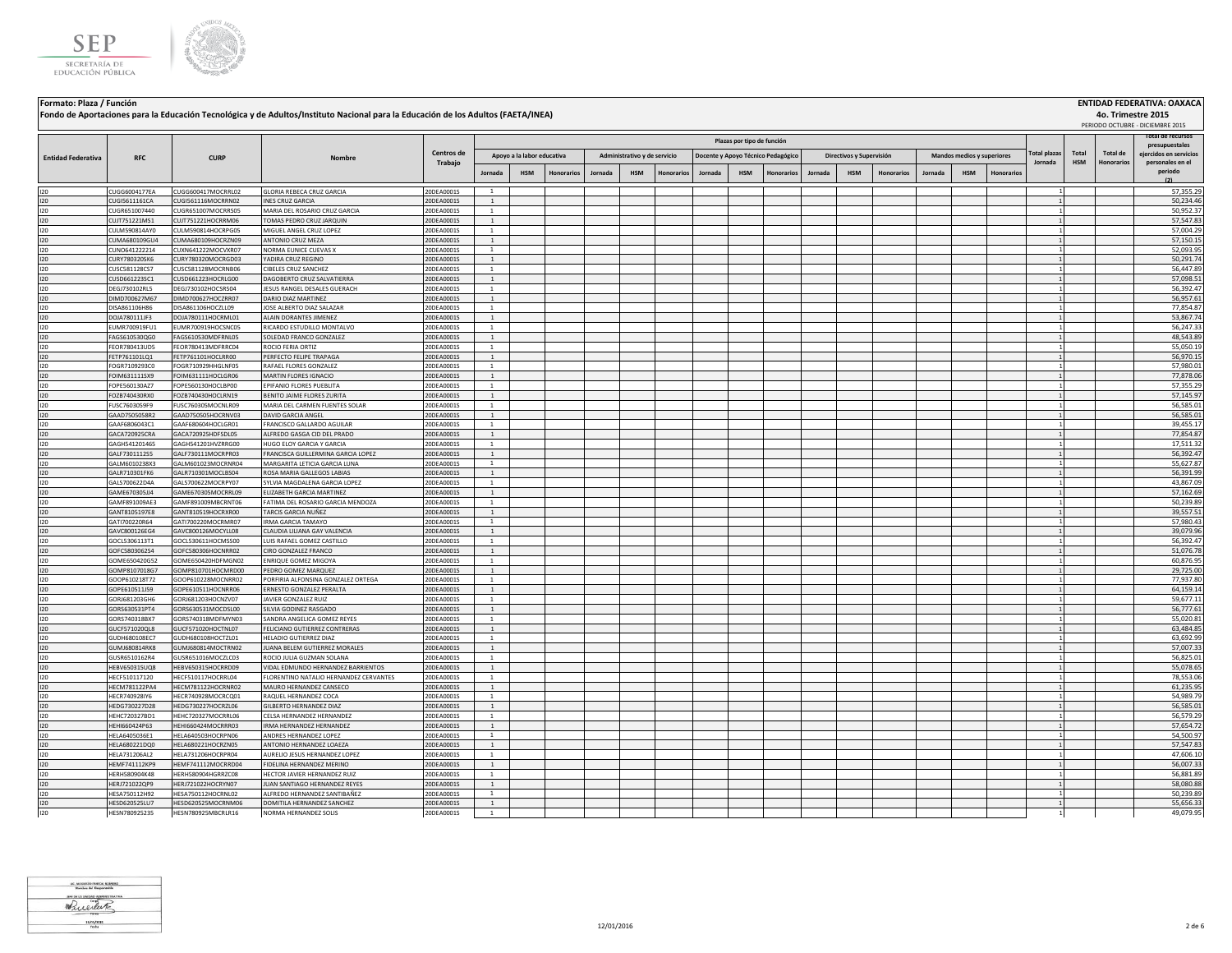



|                           |                                |                                          | Fondo de Aportaciones para la Educación Tecnológica y de Adultos/Instituto Nacional para la Educación de los Adultos (FAETA/INEA) |                          |                                |                            |                   |         |                              |                   |         |                            |                                    |         |                          |                   |         |                            |                   |                                |                     | 4o. Trimestre 2015            | PERIODO OCTUBRE - DICIEMBRE 2015           |
|---------------------------|--------------------------------|------------------------------------------|-----------------------------------------------------------------------------------------------------------------------------------|--------------------------|--------------------------------|----------------------------|-------------------|---------|------------------------------|-------------------|---------|----------------------------|------------------------------------|---------|--------------------------|-------------------|---------|----------------------------|-------------------|--------------------------------|---------------------|-------------------------------|--------------------------------------------|
|                           |                                |                                          |                                                                                                                                   |                          |                                |                            |                   |         |                              |                   |         | Plazas por tipo de función |                                    |         |                          |                   |         |                            |                   |                                |                     |                               | otal de recursos<br>presupuestales         |
| <b>Entidad Federativa</b> | <b>RFC</b>                     | <b>CURP</b>                              | Nombre                                                                                                                            | Centros de<br>Trabajo    |                                | Apoyo a la labor educativa |                   |         | Administrativo y de servicio |                   |         |                            | Docente y Apovo Técnico Pedagógico |         | Directivos y Supervisión |                   |         | Mandos medios y superiores |                   | <b>Total plazas</b><br>Jornada | Total<br><b>HSM</b> | Total de<br><b>Honorarios</b> | ejercidos en servicios<br>personales en el |
|                           |                                |                                          |                                                                                                                                   |                          | Jornada                        | <b>HSM</b>                 | <b>Honorarios</b> | Jornada | <b>HSM</b>                   | <b>Honorarios</b> | Jornada | <b>HSM</b>                 | <b>Honorarios</b>                  | Jornada | <b>HSM</b>               | <b>Honorarios</b> | Jornada | <b>HSM</b>                 | <b>Honorarios</b> |                                |                     |                               | periodo<br>(2)                             |
| 120                       | HETC620302EK6                  | HETC620302HOCRLR04                       | CRISTORAL HERNANDEZ TOLEDO                                                                                                        | 20DEA0001S               | $\overline{1}$                 |                            |                   |         |                              |                   |         |                            |                                    |         |                          |                   |         |                            |                   |                                |                     |                               | 48,897.23                                  |
| 120                       | HEZE670206C56                  | HEZE670206HOCRRL06                       | <b>FFLIPE DE JESUS HEREDIA ZARATE</b>                                                                                             | 20DEA0001S               | $\overline{1}$                 |                            |                   |         |                              |                   |         |                            |                                    |         |                          |                   |         |                            |                   |                                |                     |                               | 55,126.11                                  |
| 120                       | HISI6105248J6                  | HISI610524MOCPND02                       | IDALIA SONIA OLIVIA HIPOLITO SANTIAGO                                                                                             | 20DEA0001S               | <sup>1</sup>                   |                            |                   |         |                              |                   |         |                            |                                    |         |                          |                   |         |                            |                   |                                |                     |                               | 51,277.39                                  |
| 120                       | JAOE570420U37                  | JAOE570420MOCRRL05                       | ELIA JARQUIN ORTIZ                                                                                                                | 20DEA0001S               | <sup>1</sup>                   |                            |                   |         |                              |                   |         |                            |                                    |         |                          |                   |         |                            |                   |                                |                     |                               | 47,924.77                                  |
| 120                       | JASA531102HS5                  | JASA531102MOCCNN00                       | MARIA DE LOS ANGELES JACINTO SANTOS                                                                                               | 20DEA0001S               | <sup>1</sup>                   |                            |                   |         |                              |                   |         |                            |                                    |         |                          |                   |         |                            |                   |                                |                     |                               | 64,159.14                                  |
| 120                       | JEMM770413CW5                  | JEMM770413HOCSJR00                       | MARGARITO DE JESUS MEJIA                                                                                                          | 20DEA0001S               | <sup>1</sup>                   |                            |                   |         |                              |                   |         |                            |                                    |         |                          |                   |         |                            |                   |                                |                     |                               | 61,267.75                                  |
| 120                       | JICE590225TP9                  | JICE590225MOCMBL06                       | ELVIRA CECILIA JIMENEZ CABALLERO                                                                                                  | 20DEA0001S               | <sup>1</sup>                   |                            |                   |         |                              |                   |         |                            |                                    |         |                          |                   |         |                            |                   |                                |                     |                               | 41,162.19                                  |
| 120                       | JIME5207231N4<br>IIPF670915F29 | JIME520723MOCMRL02<br>JIPE670915MOCMCV00 | ELDA JIMENEZ MORGAN<br><b>FVA MIRTHAI A IIMENEZ PACHECO</b>                                                                       | 20DEA0001S<br>20DEA0001S | $\mathbf{1}$<br>$\overline{1}$ |                            |                   |         |                              |                   |         |                            |                                    |         |                          |                   |         |                            |                   |                                |                     |                               | 54,639.17<br>57,777.61                     |
| 120<br>120                | JIPR770214DV3                  | IIPR770214HOCMXB07                       | ROBERTO IIMENEZ PIÑON                                                                                                             | 20DEA0001S               | $\overline{1}$                 |                            |                   |         |                              |                   |         |                            |                                    |         |                          |                   |         |                            |                   |                                |                     |                               | 56.379.93                                  |
| 120                       | JOSE770124SA1                  | JOSE770124MOCSNL00                       | MARIA ELVIRA JOSE SANTIAGO                                                                                                        | 20DEA0001S               | $\mathbf{1}$                   |                            |                   |         |                              |                   |         |                            |                                    |         |                          |                   |         |                            |                   |                                |                     |                               | 40,446.24                                  |
| 120                       | JUAJ450414JC1                  | JUAJ450414HOCRRS03                       | <b>JUSTINO JUAREZ ARAGON</b>                                                                                                      | 20DEA0001S               | $\overline{1}$                 |                            |                   |         |                              |                   |         |                            |                                    |         |                          |                   |         |                            |                   |                                |                     |                               | 53,345.58                                  |
| 120                       | JULJ8503299J6                  | JULJ850329HOCRLS05                       | JOSE JUAREZ LLAMAS                                                                                                                | 20DEA0001S               | <sup>1</sup>                   |                            |                   |         |                              |                   |         |                            |                                    |         |                          |                   |         |                            |                   |                                |                     |                               | 59,694.04                                  |
| 120                       | JUPO750613A1A                  | JUPO750613HOCRCS06                       | OSVALDO ANTONIO JUAREZ PICHARDO                                                                                                   | 20DEA0001S               | $\overline{1}$                 |                            |                   |         |                              |                   |         |                            |                                    |         |                          |                   |         |                            |                   |                                |                     |                               | 49,205.49                                  |
| 120                       | KAGX620119557                  | KXGA620119HYNNNL05                       | ALBERTO KANTUN GONZALEZ                                                                                                           | 20DEA0001S               | <sup>1</sup>                   |                            |                   |         |                              |                   |         |                            |                                    |         |                          |                   |         |                            |                   |                                |                     |                               | 59,666.01                                  |
| 120                       | ECE540605AN2                   | LECE540605MOCNRL06                       | LOISA JOSEFINA LEON CRUZ                                                                                                          | 20DEA0001S               |                                |                            |                   |         |                              |                   |         |                            |                                    |         |                          |                   |         |                            |                   |                                |                     |                               | 39,815.42                                  |
| 120                       | IEN6509218R7                   | IEN650921HOCBSX04                        | NOE LIBORIO ESCAMILLA                                                                                                             | 20DEA0001S               | <sup>1</sup>                   |                            |                   |         |                              |                   |         |                            |                                    |         |                          |                   |         |                            |                   |                                |                     |                               | 60,962.69                                  |
| 120                       | IMC740127RW4                   | LIMC740127MOCNTC06                       | CICLALI LINARES MATUS                                                                                                             | 20DEA0001S               | 1                              |                            |                   |         |                              |                   |         |                            |                                    |         |                          |                   |         |                            |                   |                                |                     |                               | 55,772.01                                  |
| 120                       | OAH641025SN2                   | LOAH641025HOCPNC08                       | HECTOR LOPEZ ANTONIO                                                                                                              | 20DEA0001S               | <sup>1</sup>                   |                            |                   |         |                              |                   |         |                            |                                    |         |                          |                   |         |                            |                   | $\mathbf{1}$                   |                     |                               | 58,547.83                                  |
| 120                       | OAR670604CT0                   | LOAR670604MOCPNT05                       | RUTILIA LOPEZ ANTONIO                                                                                                             | 20DEA0001S               | <sup>1</sup>                   |                            |                   |         |                              |                   |         |                            |                                    |         |                          |                   |         |                            |                   |                                |                     |                               | 49,718.70                                  |
| 120                       | OCA681026FT9                   | LXCA681026HOCPSL06                       | ALFREDO CARLOS LOPEZ CASTRO                                                                                                       | 20DEA0001S               | $\mathbf{1}$                   |                            |                   |         |                              |                   |         |                            |                                    |         |                          |                   |         |                            |                   | $\overline{1}$                 |                     |                               | 56,777.61                                  |
| 120                       | LOCG650407U15                  | LOCG650407MOCPRD05                       | GUADALUPE LOPEZ CARRASCO                                                                                                          | 20DEA0001S               | $\mathbf{1}$                   |                            |                   |         |                              |                   |         |                            |                                    |         |                          |                   |         |                            |                   |                                |                     |                               | 61,860.37                                  |
| 120                       | LOCH780529JC7                  | LOCH780529HOCPRR03                       | HIRAM LOPEZ CARRASCO                                                                                                              | 20DEA0001S               | $\mathbf{1}$                   |                            |                   |         |                              |                   |         |                            |                                    |         |                          |                   |         |                            |                   |                                |                     |                               | 57,439.93                                  |
| 120                       | LOGA6810026G2                  | LOGA681002HOCPRN09                       | <b>INDRES LOPEZ GARCIA</b>                                                                                                        | 20DEA0001S               | <sup>1</sup>                   |                            |                   |         |                              |                   |         |                            |                                    |         |                          |                   |         |                            |                   |                                |                     |                               | 58,125.51                                  |
| 120                       | LOGJ5909045I0                  | LOGJ590904HOCPMM07                       | JAIME LOPEZ GOMEZ                                                                                                                 | 20DEA0001S               | $\overline{1}$                 |                            |                   |         |                              |                   |         |                            |                                    |         |                          |                   |         |                            |                   |                                |                     |                               | 57,535.29                                  |
| 120                       | LOGJ6502272F3                  | OGJ650227HOCPLL02                        | JULIO CESAR LOPEZ GALVEZ                                                                                                          | 20DEA0001S               | <sup>1</sup>                   |                            |                   |         |                              |                   |         |                            |                                    |         |                          |                   |         |                            |                   |                                |                     |                               | 53,666.55                                  |
| 120                       | LOGJ680624MYA                  | LOGJ680624HOCPNN02                       | JUAN CARLOS LOPEZ GONZALEZ                                                                                                        | 20DEA0001S               | $\overline{1}$                 |                            |                   |         |                              |                   |         |                            |                                    |         |                          |                   |         |                            |                   |                                |                     |                               | 58,125.51                                  |
| 120                       | OGV710228FJA                   | OGV710228HOCPNC05                        | VICTOR LOPEZ GUENDOLAIN                                                                                                           | 20DEA0001S               | $\overline{1}$                 |                            |                   |         |                              |                   |         |                            |                                    |         |                          |                   |         |                            |                   |                                |                     |                               | 53,923.29                                  |
| 120                       | LOHT671003KL7                  | LOHT671003MOCPRR02                       | TERESITA DE JESUS LOPEZ HERNANDEZ                                                                                                 | 20DEA0001S               | $\mathbf{1}$                   |                            |                   |         |                              |                   |         |                            |                                    |         |                          |                   |         |                            |                   |                                |                     |                               | 57,385.89                                  |
| 120                       | LOLA700424Q88                  | LOLA700424HOCPPL03                       | ALEJANDRO LOPEZ LOPEZ                                                                                                             | 20DEA0001S               | $\mathbf{1}$                   |                            |                   |         |                              |                   |         |                            |                                    |         |                          |                   |         |                            |                   |                                |                     |                               | 59,125.51                                  |
| 120                       | LOLR711207D61                  | LOLR711207MOCPSC08                       | ROCELIA LOPEZ LUIS                                                                                                                | 20DEA0001S               | <sup>1</sup>                   |                            |                   |         |                              |                   |         |                            |                                    |         |                          |                   |         |                            |                   |                                |                     |                               | 55,046.56                                  |
| 120                       | OLT6312289C4                   | LOLT631228MOCPSF08                       | TEOFILA LOPEZ LUIS                                                                                                                | 20DEA0001S               | $\mathbf{1}$                   |                            |                   |         |                              |                   |         |                            |                                    |         |                          |                   |         |                            |                   |                                |                     |                               | 58,510.65                                  |
| 120                       | OMF6504039G1                   | OMF650403MOCPJR07                        | FRANCISCA OFELIA LOPEZ MEJIA                                                                                                      | 20DEA0001S               | <sup>1</sup>                   |                            |                   |         |                              |                   |         |                            |                                    |         |                          |                   |         |                            |                   |                                |                     |                               | 56,777.61                                  |
| 120<br>120                | LOOC700725679<br>LOOE720214DS2 | LOOC700725MOCPRL09<br>LOOE720214MOCPRR06 | CLAUDIA DEL CARMEN LOPEZ OROZCO<br>ERIKA PATRICIA LOPEZ OROZCO                                                                    | 20DEA0001S<br>20DEA0001S | <sup>1</sup><br><sup>1</sup>   |                            |                   |         |                              |                   |         |                            |                                    |         |                          |                   |         |                            |                   | $\overline{1}$                 |                     |                               | 43,134.00<br>51,963.70                     |
| 120                       | OPY800507GD6                   | OPY800507MOCPND02                        | YADIRA LOPEZ PINEDA                                                                                                               | 20DEA0001S               | <sup>1</sup>                   |                            |                   |         |                              |                   |         |                            |                                    |         |                          |                   |         |                            |                   |                                |                     |                               | 40,130.61                                  |
|                           | ORG610918UD7                   | LORG610918HOCPDN07                       | <b>GENARO LOPEZ RODRIGUEZ</b>                                                                                                     | 20DEA0001S               | $\mathbf{1}$                   |                            |                   |         |                              |                   |         |                            |                                    |         |                          |                   |         |                            |                   |                                |                     |                               | 59,906.01                                  |
| 120<br>120                | LOSE641115LZ7                  | LOSE641115MOCPNL01                       | ELPIDIA LOPEZ SANTIAGO                                                                                                            | 20DEA0001S               | <sup>1</sup>                   |                            |                   |         |                              |                   |         |                            |                                    |         |                          |                   |         |                            |                   |                                |                     |                               | 57,510.01                                  |
| 120                       | LOST640114FJ9                  | LOST640114MOCPRR01                       | MARIA TERESA LOPEZ SORIANO                                                                                                        | 20DEA0001S               | <sup>1</sup>                   |                            |                   |         |                              |                   |         |                            |                                    |         |                          |                   |         |                            |                   |                                |                     |                               | 49,901.95                                  |
| 120                       | LOVE741027LG9                  | LOVE741027HOCPLD04                       | EDUARDO REY LOPEZ VILLAVICENCIO                                                                                                   | 20DEA0001S               | <sup>1</sup>                   |                            |                   |         |                              |                   |         |                            |                                    |         |                          |                   |         |                            |                   |                                |                     |                               | 39,557.51                                  |
| 120                       | LOVJ640412H41                  | LOVJ640412MOCPSL00                       | JULIA LOPEZ VASQUEZ                                                                                                               | 20DEA0001S               | $\mathbf{1}$                   |                            |                   |         |                              |                   |         |                            |                                    |         |                          |                   |         |                            |                   |                                |                     |                               | 51,599.33                                  |
| 120                       | UGA5910015F6                   | LUGA591001HOCNRN02                       | ANGEL LUNA GARCIA                                                                                                                 | 20DEA0001S               | $\overline{1}$                 |                            |                   |         |                              |                   |         |                            |                                    |         |                          |                   |         |                            |                   |                                |                     |                               | 56,927.37                                  |
| 120                       | LUSS681111QD6                  | LUSS681111MOCSNY01                       | SYLVIA VICTORIA LUIS SANTOS                                                                                                       | 20DEA0001S               | $\overline{1}$                 |                            |                   |         |                              |                   |         |                            |                                    |         |                          |                   |         |                            |                   |                                |                     |                               | 55,765.41                                  |
| 120                       | MACE610812JD7                  | MACE610812MOCTRL01                       | ELENA MATUS CRUZ                                                                                                                  | 20DEA0001S               | $\overline{1}$                 |                            |                   |         |                              |                   |         |                            |                                    |         |                          |                   |         |                            |                   |                                |                     |                               | 57,919.37                                  |
| 120                       | MACU540516K44                  | MACU540516HOCTYB00                       | UBALDO MATIAS CAYETANO                                                                                                            | 20DEA0001S               | $\overline{1}$                 |                            |                   |         |                              |                   |         |                            |                                    |         |                          |                   |         |                            |                   |                                |                     |                               | 57,462.27                                  |
| 120                       | MAGD530225JB0                  | MAGD530225MOCNLL02                       | DALIA VICTORIA MANZANARES GIL                                                                                                     | 20DEA0001S               | $\overline{1}$                 |                            |                   |         |                              |                   |         |                            |                                    |         |                          |                   |         |                            |                   |                                |                     |                               | 52,076.15                                  |
| 120                       | MAGP710531ST2                  | MAGP710531MOCRRT08                       | PETRONILA MARTINEZ GARCIA                                                                                                         | 20DEA0001S               | $\mathbf{1}$                   |                            |                   |         |                              |                   |         |                            |                                    |         |                          |                   |         |                            |                   |                                |                     |                               | 56,970.15                                  |
| 120                       | MALC530727D52                  | MALC530727HOCRSL07                       | CELESTINO MARTINEZ LUIS                                                                                                           | 20DEA0001S               | $\mathbf 1$                    |                            |                   |         |                              |                   |         |                            |                                    |         |                          |                   |         |                            |                   |                                |                     |                               | 8,843.16                                   |
| 120                       | MALD570609T63                  | MALD570609MOCRPL05                       | DALILA MARTINEZ LOPEZ                                                                                                             | 20DEA0001S               | <sup>1</sup>                   |                            |                   |         |                              |                   |         |                            |                                    |         |                          |                   |         |                            |                   |                                |                     |                               | 50,531.37                                  |
| 120                       | MAMA6501036V4                  | MAMA650103HCSRNB06                       | ABEL MARTINEZ MUNDO                                                                                                               | 20DEA0001S               | 1                              |                            |                   |         |                              |                   |         |                            |                                    |         |                          |                   |         |                            |                   |                                |                     |                               | 55,656.33                                  |
| 120                       | MAMC6609242V3                  | MAMC660924MOCRRR06                       | MARIA DEL CARMEN MARTINEZ MARTINEZ                                                                                                | 20DEA0001S               | $\overline{1}$                 |                            |                   |         |                              |                   |         |                            |                                    |         |                          |                   |         |                            |                   |                                |                     |                               | 48.343.26                                  |
| 120                       | MAMX720608193                  | MXMF720608MOCRTS02                       | <b>ESPERANZA MARTINEZ MATUS</b>                                                                                                   | 20DEA0001S               | <sup>1</sup>                   |                            |                   |         |                              |                   |         |                            |                                    |         |                          |                   |         |                            |                   |                                |                     |                               | 49.737.68                                  |
| 120                       | MAPC700724R58                  | MAPC700724MOCRRR08                       | MARIA CRISTINA MARTINEZ PEREZ                                                                                                     | 20DEA0001S               | <sup>1</sup>                   |                            |                   |         |                              |                   |         |                            |                                    |         |                          |                   |         |                            |                   | $\overline{1}$                 |                     |                               | 58,269.24                                  |
| 120                       | MAPE6206013R5                  | MAXP620601HOCRXD07                       | PEDRO MARTINEZ X                                                                                                                  | 20DEA0001S               | $\mathbf{1}$                   |                            |                   |         |                              |                   |         |                            |                                    |         |                          |                   |         |                            |                   |                                |                     |                               | 55,367.52                                  |
| 120                       | MAPE870411RZ6                  | MAPE870411HOCRDL04                       | ELIEL MARTINEZ PEDRC                                                                                                              | 20DEA0001S               | $\mathbf{1}$                   |                            |                   |         |                              |                   |         |                            |                                    |         |                          |                   |         |                            |                   |                                |                     |                               | 64,147.84                                  |
| 120                       | MAPF580215Q33                  | MAPF580215HOCRRS00                       | FAUSTINO MARTINEZ PEREZ                                                                                                           | 20DEA0001S               | $\mathbf{1}$                   |                            |                   |         |                              |                   |         |                            |                                    |         |                          |                   |         |                            |                   |                                |                     |                               | 59,968.08                                  |
| 120                       | MAPR7503245K3                  | MAPR750324HOCRNB08                       | ROBERTO CARLOS MARTINEZ PINACHO                                                                                                   | 20DEA0001S               | $\overline{1}$                 |                            |                   |         |                              |                   |         |                            |                                    |         |                          |                   |         |                            |                   |                                |                     |                               | 25,844.84                                  |
| 120                       | MAPT670924LK2                  | MAPT670924MOCRRR09                       | TEREZA MARTINEZ PEREZ                                                                                                             | 20DEA0001S               | $\overline{1}$                 |                            |                   |         |                              |                   |         |                            |                                    |         |                          |                   |         |                            |                   |                                |                     |                               | 56,499.45                                  |
| 120                       | MAOI 560814GK3                 | MAQL560814HOCRRS03                       | JOSE LUIS MARTINEZ QUIROZ                                                                                                         | 20DEA0001S               | $\overline{1}$                 |                            |                   |         |                              |                   |         |                            |                                    |         |                          |                   |         |                            |                   |                                |                     |                               | 48.197.48                                  |
| 120                       | MARI780504T25                  | MARI780504HOCRSV08                       | <b>IVAN MARTINEZ RIOS</b>                                                                                                         | 20DEA0001S               | <sup>1</sup><br>$\overline{1}$ |                            |                   |         |                              |                   |         |                            |                                    |         |                          |                   |         |                            |                   |                                |                     |                               | 56,585.01                                  |
| 120                       | MARS730806MF6                  | MARS730806HOCTDL04                       | SALVADOR ANGEL MATA RODRIGUEZ                                                                                                     | 20DEA0001S               | $\overline{1}$                 |                            |                   |         |                              |                   |         |                            |                                    |         |                          |                   |         |                            |                   |                                |                     |                               | 57,355.29<br>49,763.53                     |
| 120<br>120                | MART680521QJ3<br>MASA8211255H7 | MART680521MOCRJR01<br>MASA821125HOCRLB04 | TRINIDAD VALENTINA MARTINEZ ROJAS<br><b>ABEL MARTINEZ SALINAS</b>                                                                 | 20DEA0001S<br>20DEA0001S | $\overline{1}$                 |                            |                   |         |                              |                   |         |                            |                                    |         |                          |                   |         |                            |                   |                                |                     |                               | 54,081.71                                  |
| 120                       | MASV6410089C0                  | MASV641008HOCRYC01                       | VICENTE MARTINEZ SAYNES                                                                                                           | 20DEA0001S               | $\mathbf{1}$                   |                            |                   |         |                              |                   |         |                            |                                    |         |                          |                   |         |                            |                   |                                |                     |                               | 56,392.47                                  |
| 120                       | MEDJ630930RG6                  | MEDJ630930HOCRZR00                       | JERONIMO MANUEL MERINO DIAZ                                                                                                       | 20DEA0001S               | $\mathbf{1}$                   |                            |                   |         |                              |                   |         |                            |                                    |         |                          |                   |         |                            |                   |                                |                     |                               | 56.392.47                                  |
|                           |                                |                                          |                                                                                                                                   |                          |                                |                            |                   |         |                              |                   |         |                            |                                    |         |                          |                   |         |                            |                   |                                |                     |                               |                                            |

UC, MODESTO PINEDA ROMERO<br>Rombre del Responsable Whichler  $\frac{11/01/2025}{Pedta}$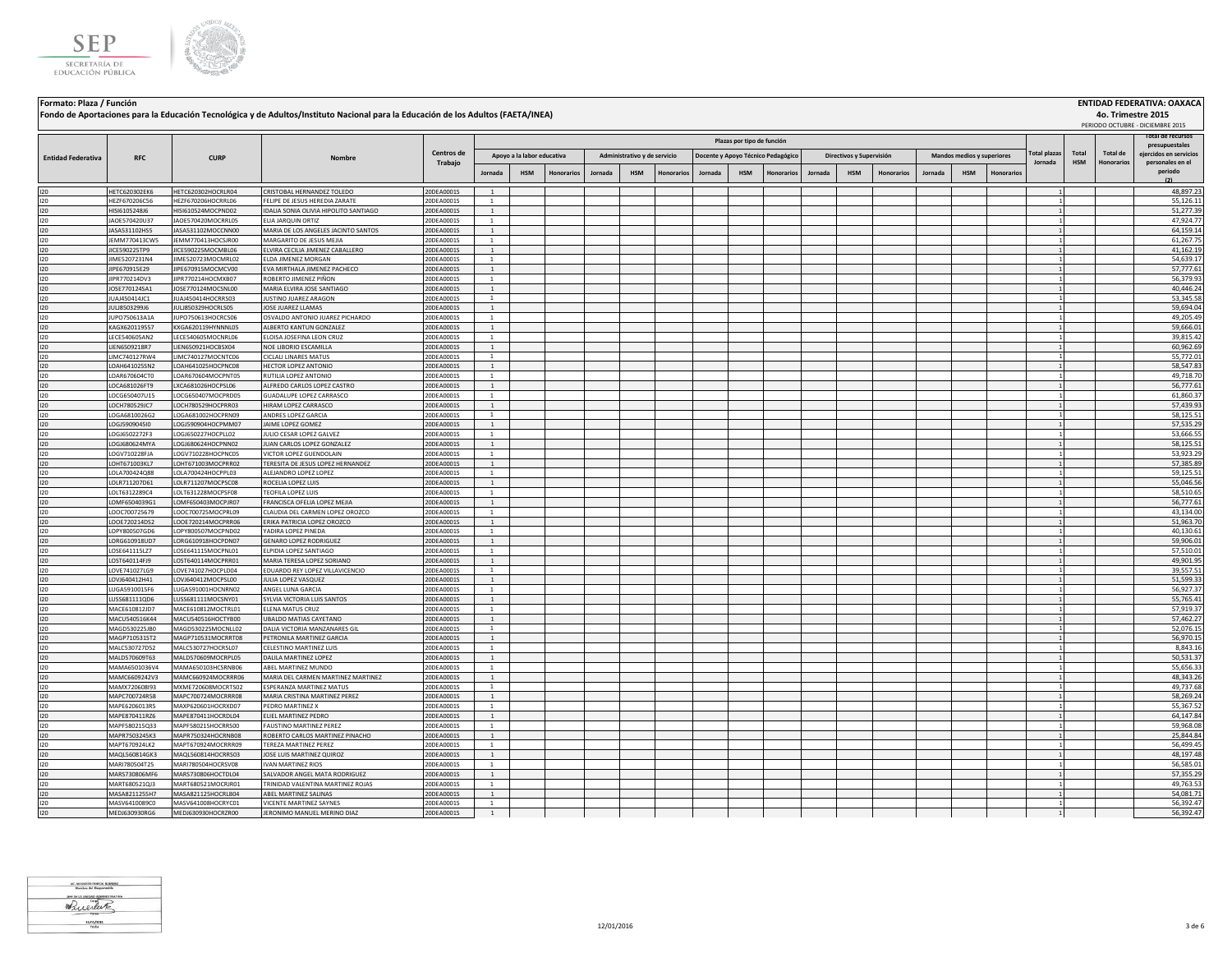



|                           |                                |                                          | Fondo de Aportaciones para la Educación Tecnológica y de Adultos/Instituto Nacional para la Educación de los Adultos (FAETA/INEA) |                          |                                  |                                          |                   |         |                                            |                   |         |                            |                                                         |         |                                        |            |         |                                          |                   |                                |                     | 4o. Trimestre 2015     | PERIODO OCTUBRE - DICIEMBRE 2015                      |
|---------------------------|--------------------------------|------------------------------------------|-----------------------------------------------------------------------------------------------------------------------------------|--------------------------|----------------------------------|------------------------------------------|-------------------|---------|--------------------------------------------|-------------------|---------|----------------------------|---------------------------------------------------------|---------|----------------------------------------|------------|---------|------------------------------------------|-------------------|--------------------------------|---------------------|------------------------|-------------------------------------------------------|
|                           |                                |                                          |                                                                                                                                   |                          |                                  |                                          |                   |         |                                            |                   |         | Plazas por tipo de función |                                                         |         |                                        |            |         |                                          |                   |                                |                     |                        | ital de recursos<br>presupuestales                    |
| <b>Entidad Federativa</b> | <b>RFC</b>                     | <b>CURP</b>                              | Nombre                                                                                                                            | Centros de<br>Trabajo    | Jornada                          | Apoyo a la labor educativa<br><b>HSM</b> | <b>Honorarios</b> | Jornada | Administrativo y de servicio<br><b>HSM</b> | <b>Honorarios</b> | Jornada | <b>HSM</b>                 | Docente y Apoyo Técnico Pedagógico<br><b>Honorarios</b> | Jornada | Directivos y Supervisión<br><b>HSM</b> | Honorarios | Jornada | Mandos medios y superiores<br><b>HSM</b> | <b>Honorarios</b> | <b>Total plazas</b><br>Jornada | Total<br><b>HSM</b> | Total de<br>Honorario: | ejercidos en servicios<br>personales en el<br>periodo |
|                           |                                |                                          |                                                                                                                                   |                          |                                  |                                          |                   |         |                                            |                   |         |                            |                                                         |         |                                        |            |         |                                          |                   |                                |                     |                        | (2)                                                   |
| 120                       | MEFR840505JP4                  | MEFR840505MOCNNF07                       | RAFAELA MENDOZA FUENTES                                                                                                           | 20DEA0001S               | 1                                |                                          |                   |         |                                            |                   |         |                            |                                                         |         |                                        |            |         |                                          |                   |                                |                     |                        | 47,281.57                                             |
| 120                       | MEGV640826GG1                  | MEGV640826MOCSVR02                       | <b>/IRGINIA DACIA MESTAS GUEVARA</b>                                                                                              | 20DEA0001S               | $\overline{1}$                   |                                          |                   |         |                                            |                   |         |                            |                                                         |         |                                        |            |         |                                          |                   |                                |                     |                        | 58,029.24                                             |
| 120<br>120                | MEHA590212LB0<br>MELR631203GX9 | MEHA590212MOCRRR08<br>MELR631203HOCNPL01 | <b>NURORA MERINO HERNANDEZ</b><br>RAUL ELISEO MENDOZA LOPEZ                                                                       | 20DEA0001S<br>20DEA0001S | 1<br><sup>1</sup>                |                                          |                   |         |                                            |                   |         |                            |                                                         |         |                                        |            |         |                                          |                   |                                |                     |                        | 58,677.02<br>61,839.31                                |
| 120                       | MEMG500619699                  | MEMG500619HOCNRR03                       | GERVASIO MENDOZA MARTINEZ                                                                                                         | 20DEA0001S               | <sup>1</sup>                     |                                          |                   |         |                                            |                   |         |                            |                                                         |         |                                        |            |         |                                          |                   |                                |                     |                        | 57,430.29                                             |
| 120                       | MEMR6511251H5                  | MEMR651125HOCCNB09                       | RUBICEL MECOTT MONTERO                                                                                                            | 20DEA0001S               | <sup>1</sup>                     |                                          |                   |         |                                            |                   |         |                            |                                                         |         |                                        |            |         |                                          |                   |                                |                     |                        | 54,115.83                                             |
| 120                       | MERI760107NN8                  | MERI760107HOCDYS03                       | <b>ISAAC MEDINA REYNA</b>                                                                                                         | 20DEA0001S               | <sup>1</sup>                     |                                          |                   |         |                                            |                   |         |                            |                                                         |         |                                        |            |         |                                          |                   |                                |                     |                        | 39,038.82                                             |
| 120                       | MESM7010201H1                  | MESM701020MOCNLR06                       | MARTHA ELENA MENDOZA SILVA                                                                                                        | 20DEA0001S               | $\overline{1}$                   |                                          |                   |         |                                            |                   |         |                            |                                                         |         |                                        |            |         |                                          |                   |                                |                     |                        | 55,806.51                                             |
| 120                       | MIMP821215BC6                  | MIMP821215HOCGRB01                       | PABLITO MIGUEL MARTINEZ                                                                                                           | 20DEA0001S               | $\overline{1}$                   |                                          |                   |         |                                            |                   |         |                            |                                                         |         |                                        |            |         |                                          |                   |                                |                     |                        | 39,958.71                                             |
| 120                       | MITG661021CH3                  | MITG661021MOCRRD01                       | <b>GUADALUPE MIRANDA TERAN</b>                                                                                                    | 20DEA0001S               | $\overline{1}$                   |                                          |                   |         |                                            |                   |         |                            |                                                         |         |                                        |            |         |                                          |                   |                                |                     |                        | 58.029.24                                             |
| 120                       | MOGG820814NN5                  | MOGG820814MOCRMB07                       | GABRIELA ROSALBA MORALES GOMEZ                                                                                                    | 20DEA0001S               | $\overline{1}$                   |                                          |                   |         |                                            |                   |         |                            |                                                         |         |                                        |            |         |                                          |                   |                                |                     |                        | 48,101.43                                             |
| 120                       | MOGS5304189F4                  | MOGS530418MOCRRL05                       | SILVIA MORALES GARCIA                                                                                                             | 20DEA0001S               | <sup>1</sup>                     |                                          |                   |         |                                            |                   |         |                            |                                                         |         |                                        |            |         |                                          |                   |                                |                     |                        | 38,228.38                                             |
| 120                       | MOHM621223UJ8                  | MOHM621223HOCRRN02                       | MANUEL MORGAN HERNANDEZ                                                                                                           | 20DEA0001S               | $\overline{1}$                   |                                          |                   |         |                                            |                   |         |                            |                                                         |         |                                        |            |         |                                          |                   |                                |                     |                        | 51,901.35                                             |
| 120                       | MOJA420415MA7                  | MOJA420415HOCRVN04                       | ANASTACIO CRISOFORO MORALES JAVIER                                                                                                | 20DEA0001S               | $\mathbf{1}$                     |                                          |                   |         |                                            |                   |         |                            |                                                         |         |                                        |            |         |                                          |                   |                                |                     |                        | 48,211.33                                             |
| 120                       | MOMR710104EP3                  | MOMR710104MOCNRS02                       | ROSA MADEL MONTAÑO MARTINEZ                                                                                                       | 20DEA0001S               | <sup>1</sup>                     |                                          |                   |         |                                            |                   |         |                            |                                                         |         |                                        |            |         |                                          |                   |                                |                     |                        | 54,500.97                                             |
| 120                       | MOSM630525QJ4                  | MOSM630525MOCNSR04                       | MARCELA MONTERROSA SOSA                                                                                                           | 20DEA0001S               | $\overline{1}$                   |                                          |                   |         |                                            |                   |         |                            |                                                         |         |                                        |            |         |                                          |                   |                                |                     |                        | 62,875.38                                             |
| 120                       | MOSR561221FU1                  | MOSR561221HOCRNB06                       | RUBEN MORALES SANCHEZ                                                                                                             | 20DEA0001S               | <sup>1</sup>                     |                                          |                   |         |                                            |                   |         |                            |                                                         |         |                                        |            |         |                                          |                   |                                |                     |                        | 56,619.15                                             |
| 120                       | MOSY610331IY7                  | MOSY610331MOCRNL03                       | OLANDA MORALES SANCHEZ                                                                                                            | 20DEA0001S               | <sup>1</sup>                     |                                          |                   |         |                                            |                   |         |                            |                                                         |         |                                        |            |         |                                          |                   |                                |                     |                        | 56,765.41                                             |
| 120                       | NAAA5504088Z3                  | NAAA550408HOCVRL07                       | ALBERTO NAVA ARMENGOL                                                                                                             | 20DEA0001S               | <sup>1</sup>                     |                                          |                   |         |                                            |                   |         |                            |                                                         |         |                                        |            |         |                                          |                   |                                |                     |                        | 59,666.01                                             |
| 120                       | NAGS6806277IA                  | NAGS680627MOCVRC07                       | SOCORRO NAVARRO GARCIA                                                                                                            | 20DEA0001S               | <sup>1</sup>                     |                                          |                   |         |                                            |                   |         |                            |                                                         |         |                                        |            |         |                                          |                   |                                |                     |                        | 53,404.01                                             |
| 120                       | NAJO820513M93                  | NAJO820513MOCRRB09                       | OBDULIA NARANJO JARQUIN                                                                                                           | 20DEA0001S               | $\mathbf{1}$                     |                                          |                   |         |                                            |                   |         |                            |                                                         |         |                                        |            |         |                                          |                   |                                |                     |                        | 49,324.13                                             |
| 120                       | NOME570303EB1                  | NOME570303MOCLNV02                       | EVELIA DEVORA NOLASCO MENDEZ                                                                                                      | 20DEA0001S               | <sup>1</sup><br>$\mathbf{1}$     |                                          |                   |         |                                            |                   |         |                            |                                                         |         |                                        |            |         |                                          |                   |                                |                     |                        | 56,882.25                                             |
| 120<br>120                | OASL630910SA3<br>OERA58010634A | OASL630910HOCRNS07<br>OERA580106MOCRMM08 | LUIS ANGEL ORDAZ SANTIAGO<br>AMELIA REINA ORTEGA RAMIREZ                                                                          | 20DEA0001S<br>20DEA0001S | <sup>1</sup>                     |                                          |                   |         |                                            |                   |         |                            |                                                         |         |                                        |            |         |                                          |                   |                                |                     |                        | 56,765.01<br>56,713.41                                |
| 120                       | OIPJ690319IK2                  | OIPJ690319MOCRNS06                       | JOSEFA ORTIZ PANTOJA                                                                                                              | 20DEA0001S               | $\overline{1}$                   |                                          |                   |         |                                            |                   |         |                            |                                                         |         |                                        |            |         |                                          |                   |                                |                     |                        | 57,535.29                                             |
| 120                       | OIPL630211I76                  | OIPL630211MOCRRR00                       | OURDES ORTIZ PEREZ                                                                                                                | 20DEA0001S               | $\overline{1}$                   |                                          |                   |         |                                            |                   |         |                            |                                                         |         |                                        |            |         |                                          |                   |                                |                     |                        | 58,125.51                                             |
| 120                       | OIRE5802056H6                  | OIRE580205HOCRBD09                       | <b>DUARDO FELIPE ORTIZ ROBLES</b>                                                                                                 | 20DEA0001S               | $\overline{1}$                   |                                          |                   |         |                                            |                   |         |                            |                                                         |         |                                        |            |         |                                          |                   |                                |                     |                        | 53,987.47                                             |
| 120                       | OOCR650213L68                  | OOCR650213HOCRSB03                       | ROBERTO OROZCO CASTILLO                                                                                                           | 20DEA0001S               | $\overline{1}$                   |                                          |                   |         |                                            |                   |         |                            |                                                         |         |                                        |            |         |                                          |                   |                                |                     |                        | 54,404.67                                             |
| 120                       | OOLI721127RE9                  | OOLI721127MOCRPS05                       | <b>ISELA OROZCO LOPEZ</b>                                                                                                         | 20DEA0001S               | $\overline{1}$                   |                                          |                   |         |                                            |                   |         |                            |                                                         |         |                                        |            |         |                                          |                   |                                |                     |                        | 59,053.80                                             |
| 120                       | OOSV7305298M1                  | OOSV730529HOCRLR07                       | VIRGINIO GERMAN OROPEZA SALAZAR                                                                                                   | 20DEA0001S               | $\overline{1}$                   |                                          |                   |         |                                            |                   |         |                            |                                                         |         |                                        |            |         |                                          |                   |                                |                     |                        | 46,995.78                                             |
| 120                       | PACI710506QF6                  | PACI710506MOCSNS03                       | <b>ISABEL PASTOR CONTRERAS</b>                                                                                                    | 20DEA0001S               | <sup>1</sup>                     |                                          |                   |         |                                            |                   |         |                            |                                                         |         |                                        |            |         |                                          |                   |                                |                     |                        | 48,324.13                                             |
| 120                       | PALG790223FB4                  | PALG790223MOCCPV09                       | GIOVANNA PAOLA PACHECO LOPEZ                                                                                                      | 20DEA0001S               | <sup>1</sup>                     |                                          |                   |         |                                            |                   |         |                            |                                                         |         |                                        |            |         |                                          |                   |                                |                     |                        | 47,956.57                                             |
| 120                       | PAML7306075K6                  | AML730607HOCDLS00                        | OSE LUIS PADILLA MILAN                                                                                                            | 20DEA0001S               |                                  |                                          |                   |         |                                            |                   |         |                            |                                                         |         |                                        |            |         |                                          |                   |                                |                     |                        | 56,585.01                                             |
| 120                       | PARC800406ES5                  | ARC800406HOCCML00                        | <b>CELSO PACHECO RAMIREZ</b>                                                                                                      | 20DEA0001S               | $\overline{1}$                   |                                          |                   |         |                                            |                   |         |                            |                                                         |         |                                        |            |         |                                          |                   |                                |                     |                        | 52.086.89                                             |
| 120                       | PARI7302013P1                  | PARI730201HOCCMG07                       | <b>GNACIO PACHECO RAMIREZ</b>                                                                                                     | 20DEA0001S               | 1                                |                                          |                   |         |                                            |                   |         |                            |                                                         |         |                                        |            |         |                                          |                   |                                |                     |                        | 49,205.49                                             |
| 120                       | PECL551009399                  | PECL551009HOCXBS05                       | UIS JAIME PEÑA CABALLERO                                                                                                          | 20DEA0001S               | <sup>1</sup>                     |                                          |                   |         |                                            |                   |         |                            |                                                         |         |                                        |            |         |                                          |                   |                                |                     |                        | 77,854.87                                             |
| 120                       | PEGA650720P30                  | PEGA650720MOCRRZ09                       | AZALIA PEREZ GUERRA                                                                                                               | 20DEA0001S               | <sup>1</sup>                     |                                          |                   |         |                                            |                   |         |                            |                                                         |         |                                        |            |         |                                          |                   |                                |                     |                        | 55,463.79                                             |
| 120                       | PEGL650921NC8                  | PEGL650921HOCRRS04                       | LUIS ARTURO PEREZ GARCIA                                                                                                          | 20DEA0001S               | <sup>1</sup>                     |                                          |                   |         |                                            |                   |         |                            |                                                         |         |                                        |            |         |                                          |                   |                                |                     |                        | 78,478.06                                             |
| 120                       | PEHR670102NS8                  | PEHR670102MOCRRS06                       | ROSA ELVA PEREZ HERNANDEZ                                                                                                         | 20DEA0001S               | $\overline{1}$                   |                                          |                   |         |                                            |                   |         |                            |                                                         |         |                                        |            |         |                                          |                   |                                |                     |                        | 50,439.62                                             |
| 120                       | PELB541209TS6                  | PELB541209HOCRPR05                       | <b>BRAULIO PEREZ LOPEZ</b>                                                                                                        | 20DEA0001S               | $\overline{1}$                   |                                          |                   |         |                                            |                   |         |                            |                                                         |         |                                        |            |         |                                          |                   |                                |                     |                        | 72,599.30                                             |
| 120                       | PELP621007PX6                  | PELP621007HOCRPD07                       | PEDRO MARCOS PEREZ LOPEZ                                                                                                          | 20DEA0001S               | $\mathbf{1}$                     |                                          |                   |         |                                            |                   |         |                            |                                                         |         |                                        |            |         |                                          |                   |                                |                     |                        | 58,125.51                                             |
| 120                       | PELU6001079G5                  | PEXL600107HOCRXC02                       | <b>UCIANO JULIAN PEREZ X</b>                                                                                                      | 20DEA0001S               | $\overline{1}$                   |                                          |                   |         |                                            |                   |         |                            |                                                         |         |                                        |            |         |                                          |                   |                                |                     |                        | 57,355.29                                             |
| 120                       | PEPE620429G29                  | PEXP620429HOCRXD07                       | PEDRO PEREZ X                                                                                                                     | 20DEA0001S               | <sup>1</sup>                     |                                          |                   |         |                                            |                   |         |                            |                                                         |         |                                        |            |         |                                          |                   |                                |                     |                        | 78,529.87                                             |
| 120                       | PICM561128GZ3                  | PICM561128MOCNSR03                       | MARISELA PINEDA CASTILLO                                                                                                          | 20DEA0001S               | $\overline{1}$<br>$\overline{1}$ |                                          |                   |         |                                            |                   |         |                            |                                                         |         |                                        |            |         |                                          |                   |                                |                     |                        | 56,777.61                                             |
| 120<br>120                | PIRM620327RA8<br>POCN690525Q68 | PIRM620327HOCNMD07<br>POCN690525MCCTND06 | MODESTO PINEDA ROMERO<br>NIDELVIA MARGARITA POOT CANUL                                                                            | 20DEA0001S<br>20DEA0001S | $\overline{1}$                   |                                          |                   |         |                                            |                   |         |                            |                                                         |         |                                        |            |         |                                          |                   |                                |                     |                        | 77,937.80<br>63,211.07                                |
| 120                       | POVV6309058X8                  | POVV630905MOCBLR10                       | VIRGINIA SELIFLOR POBLANO VILLALOBOS                                                                                              | 20DEA0001S               |                                  |                                          |                   |         |                                            |                   |         |                            |                                                         |         |                                        |            |         |                                          |                   |                                |                     |                        | 57,162.69                                             |
| 120                       | RAAF6506115R3                  | RAAF650611MOCMZS03                       | FAUSTINA RAMIREZ AZCONA                                                                                                           | 20DEA0001S               | <sup>1</sup>                     |                                          |                   |         |                                            |                   |         |                            |                                                         |         |                                        |            |         |                                          |                   |                                |                     |                        | 56,199.93                                             |
| 120                       | RAAM6703046T9                  | RAAM670304MOCMNN08                       | MANUELA RAMIREZ ANTONIO                                                                                                           | 20DEA0001S               |                                  |                                          |                   |         |                                            |                   |         |                            |                                                         |         |                                        |            |         |                                          |                   |                                |                     |                        | 59,200.51                                             |
| 120                       | RABA5711301BA                  | RABA571130MOCMRN02                       | ANDREA RAMOS BURGUET                                                                                                              | 20DEA0001S               | <sup>1</sup>                     |                                          |                   |         |                                            |                   |         |                            |                                                         |         |                                        |            |         |                                          |                   |                                |                     |                        | 51,934.69                                             |
| 120                       | RABO800823P97                  | RABO800823HOCMSS02                       | OSCAR DAMIAN RAMOS BUSTAMANTE                                                                                                     | 20DEA0001S               | 1                                |                                          |                   |         |                                            |                   |         |                            |                                                         |         |                                        |            |         |                                          |                   |                                |                     |                        | 49,205.49                                             |
| 120                       | RACA610804GA3                  | RACA610804HMCMSL02                       | ALBERTO RAMOS CASAS                                                                                                               | 20DEA0001S               | <sup>1</sup>                     |                                          |                   |         |                                            |                   |         |                            |                                                         |         |                                        |            |         |                                          |                   |                                |                     |                        | 58,318.11                                             |
| 120                       | RACD610701TU6                  | RACD610701MOCMRR07                       | DORA MARTHA RAMIREZ CRUZ                                                                                                          | 20DEA0001S               | <sup>1</sup>                     |                                          |                   |         |                                            |                   |         |                            |                                                         |         |                                        |            |         |                                          |                   |                                |                     |                        | 62.939.60                                             |
| 120                       | RALI650221AV2                  | RALI650221MDFMSS00                       | MARIA ISABEL RAMIREZ LUIS                                                                                                         | 20DEA0001S               | <sup>1</sup>                     |                                          |                   |         |                                            |                   |         |                            |                                                         |         |                                        |            |         |                                          |                   |                                |                     |                        | 49,901.95                                             |
| 120                       | RANE720804PU6                  | RANE720804HOCMCL06                       | ELEUTERIO RAMIREZ NICOLAS                                                                                                         | 20DEA0001S               | 1                                |                                          |                   |         |                                            |                   |         |                            |                                                         |         |                                        |            |         |                                          |                   |                                |                     |                        | 42,961.91                                             |
| 120                       | RARM560721U6A                  | RARM560721HOCMDR05                       | MARCELINO RAMIREZ RODRIGUEZ                                                                                                       | 20DEA0001S               | <sup>1</sup>                     |                                          |                   |         |                                            |                   |         |                            |                                                         |         |                                        |            |         |                                          |                   |                                |                     |                        | 52,671.63                                             |
| 120                       | RARV701114HY1                  | RARV701114MOCMMR06                       | VIRGINIA RAMIREZ RAMIREZ                                                                                                          | 20DEA0001S               | <sup>1</sup>                     |                                          |                   |         |                                            |                   |         |                            |                                                         |         |                                        |            |         |                                          |                   |                                |                     |                        | 56,995.28                                             |
| 120                       | REPE631210J56                  | REPE631210MOCYRL02                       | ULALIA REYES PEREZ                                                                                                                | 20DEA0001S               | $\overline{1}$                   |                                          |                   |         |                                            |                   |         |                            |                                                         |         |                                        |            |         |                                          |                   |                                |                     |                        | 50,422.81                                             |
| 120                       | RERA700408KA5                  | RERA700408HOCYML07                       | ALBERTO BENEDICTO REYES RAMIREZ                                                                                                   | 20DEA0001S               | $\overline{1}$                   |                                          |                   |         |                                            |                   |         |                            |                                                         |         |                                        |            |         |                                          |                   |                                |                     |                        | 62,484.85                                             |
| 120                       | RERF640714MT0                  | RERF640714HOCYMR06                       | FRANCISCO REYES RAMIREZ                                                                                                           | 20DEA0001S               | $\overline{1}$                   |                                          |                   |         |                                            |                   |         |                            |                                                         |         |                                        |            |         |                                          |                   |                                |                     |                        | 62,588.92                                             |
| 120                       | RESE540714UM8                  | RESE540714HOCYNM03                       | EMILIANO REYES SANTIAGO                                                                                                           | 20DEA0001S               | $\overline{1}$                   |                                          |                   |         |                                            |                   |         |                            |                                                         |         |                                        |            |         |                                          |                   |                                |                     |                        | 55,271.25                                             |
| 120                       | RESU851127MC5                  | RESU851127HDFYNL09                       | ULISSES REYNA SANCHEZ                                                                                                             | 20DEA0001S               | $\overline{1}$                   |                                          |                   |         |                                            |                   |         |                            |                                                         |         |                                        |            |         |                                          |                   |                                |                     |                        | 49,205.49                                             |
| 120                       | RICA620505356                  | RICA620505MOCSRN09                       | ANGELA RIOS CRUZ                                                                                                                  | 20DEA0001S               | $\overline{1}$                   |                                          |                   |         |                                            |                   |         |                            |                                                         |         |                                        |            |         |                                          |                   |                                |                     |                        | 57,164.74                                             |
| 120                       | RICF691004R13                  | RICF691004MOCSRR00                       | <b>FRANCISCA RIOS CRUZ</b>                                                                                                        | 20DEA0001S               | <sup>1</sup>                     |                                          |                   |         |                                            |                   |         |                            |                                                         |         |                                        |            |         |                                          |                   |                                |                     |                        | 43,760.24                                             |
| 120                       | RIPM6406108C2                  | RIPM640610HOCSLR06                       | MARGARITO RIOS PALACIOS                                                                                                           | 20DEA0001S               | $\overline{1}$                   |                                          |                   |         |                                            |                   |         |                            |                                                         |         |                                        |            |         |                                          |                   |                                |                     |                        | 62,317.41                                             |

UC, MODESTO PINEDA ROMERO<br>Rombre del Responsable Whichler  $\frac{11/01/2025}{Pedta}$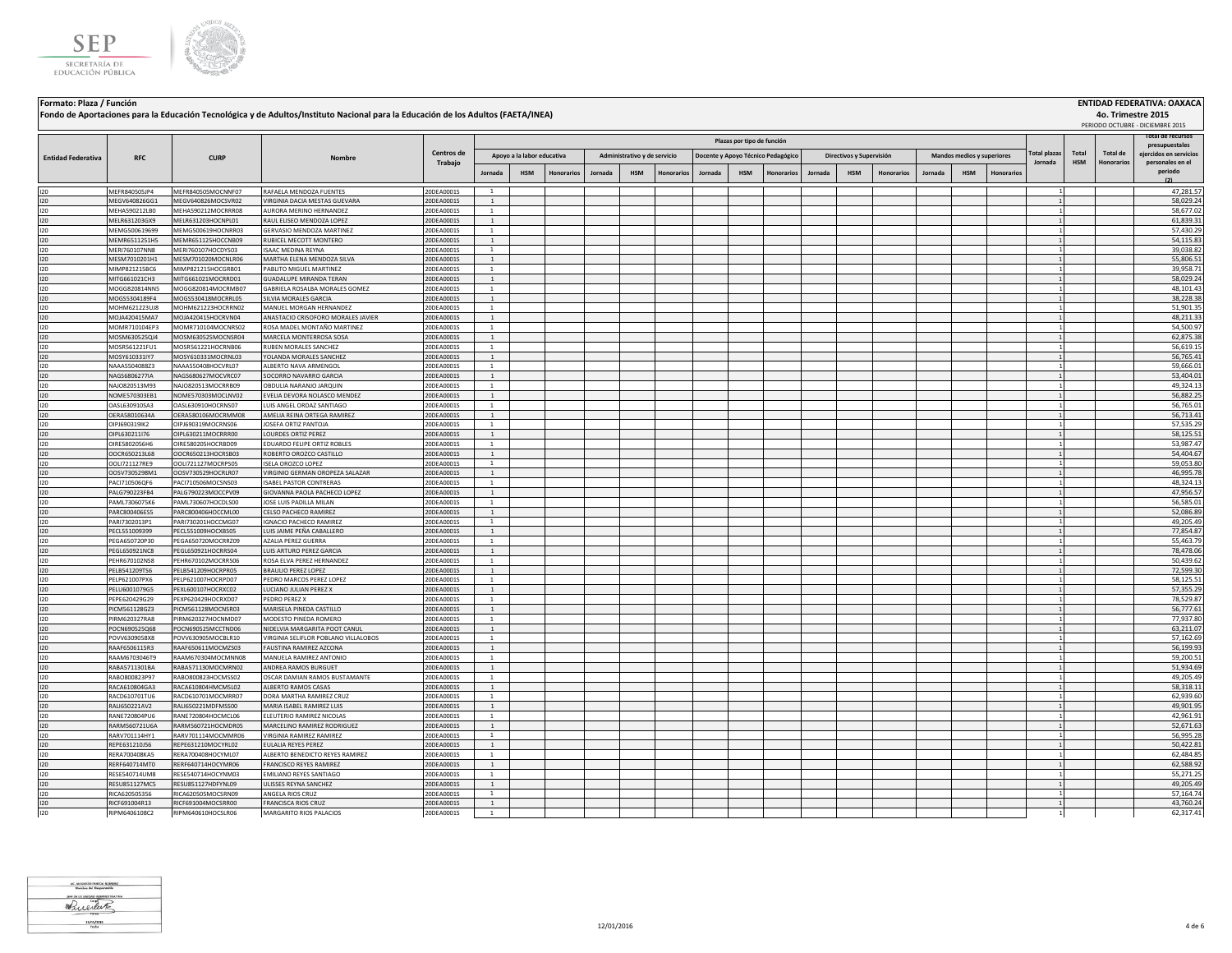



|                           |                                |                                          | Fondo de Aportaciones para la Educación Tecnológica y de Adultos/Instituto Nacional para la Educación de los Adultos (FAETA/INEA) |                          |                                  |                            |            |         |                              |            |                |                            |                                    |         |                          |                   |         |                            |                   |                                |                     | 4o. Trimestre 2015            | PERIODO OCTUBRE - DICIEMBRE 2015           |
|---------------------------|--------------------------------|------------------------------------------|-----------------------------------------------------------------------------------------------------------------------------------|--------------------------|----------------------------------|----------------------------|------------|---------|------------------------------|------------|----------------|----------------------------|------------------------------------|---------|--------------------------|-------------------|---------|----------------------------|-------------------|--------------------------------|---------------------|-------------------------------|--------------------------------------------|
|                           |                                |                                          |                                                                                                                                   |                          |                                  |                            |            |         |                              |            |                | Plazas por tipo de función |                                    |         |                          |                   |         |                            |                   |                                |                     |                               | otal de recursos<br>presupuestales         |
| <b>Entidad Federativa</b> | <b>RFC</b>                     | <b>CURP</b>                              | Nombr                                                                                                                             | Centros de<br>Trabajo    |                                  | Apoyo a la labor educativa |            |         | Administrativo y de servicio |            |                |                            | Docente y Apoyo Técnico Pedagógico |         | Directivos y Supervisión |                   |         | Mandos medios y superiores |                   | <b>Total plazas</b><br>Jornada | Total<br><b>HSM</b> | <b>Total de</b><br>Honorarios | eiercidos en servicios<br>personales en el |
|                           |                                |                                          |                                                                                                                                   |                          | Jornada                          | <b>HSM</b>                 | Honorarios | Jornada | <b>HSM</b>                   | Honorarios | <b>Jornada</b> | <b>HSM</b>                 | <b>Honorarios</b>                  | Jornada | <b>HSM</b>               | <b>Honorarios</b> | Jornada | <b>HSM</b>                 | <b>Honorarios</b> |                                |                     |                               | periodo<br>(2)                             |
| 120                       | ROAI6903177G4                  | ROAI690317MOCDRR00                       | IRLANDA GERTRUDIS RODRIGUEZ ARAGON                                                                                                | 20DEA0001S               | $\overline{1}$                   |                            |            |         |                              |            |                |                            |                                    |         |                          |                   |         |                            |                   |                                |                     |                               | 52.144.05                                  |
| 120                       | ROCS5611184Q3                  | ROCS561118MOCDRR07                       | SERAFINA RODRIGUEZ CRUZ                                                                                                           | 20DEA0001S               | $\overline{1}$                   |                            |            |         |                              |            |                |                            |                                    |         |                          |                   |         |                            |                   |                                |                     |                               | 54,639.65                                  |
| 120                       | ROEL640123E63                  | ROXE640123MOCJXL06                       | <b>FLIZARET ROIAS X</b>                                                                                                           | 20DEA0001S               | $\overline{1}$                   |                            |            |         |                              |            |                |                            |                                    |         |                          |                   |         |                            |                   |                                |                     |                               | 56,007.33                                  |
| 120                       | ROHM7109022HA                  | ROHM710902MOCSRR07                       | MIRNA GABRIELA ROSAS HERRERA                                                                                                      | 20DEA0001S               | $\overline{1}$                   |                            |            |         |                              |            |                |                            |                                    |         |                          |                   |         |                            |                   |                                |                     |                               | 55,167.44                                  |
| 120                       | ROVA720415948                  | ROVA720415MOCSLN05                       | ANA LILIA ROSALES VELASCO                                                                                                         | 20DEA0001S               | $\overline{1}$                   |                            |            |         |                              |            |                |                            |                                    |         |                          |                   |         |                            |                   |                                |                     |                               | 53,050.97                                  |
| 120                       | ROVH580406P33                  | ROVH580406HOCSSM02                       | HUMBERTO JULIAN ROSETTE VASQUEZ                                                                                                   | 20DEA0001S               | <sup>1</sup>                     |                            |            |         |                              |            |                |                            |                                    |         |                          |                   |         |                            |                   |                                |                     |                               | 52,671.63                                  |
| 120                       | ROVL500215KT2                  | ROVL500215HOCDLM09                       | LAMBERTO RODRIGUEZ VILLASEÑOR                                                                                                     | 20DEA0001S               | $\mathbf{1}$                     |                            |            |         |                              |            |                |                            |                                    |         |                          |                   |         |                            |                   |                                |                     |                               | 57,547.83                                  |
| 120                       | RUCA661218PC4                  | RUCA661218HOCZRD05                       | ADOLFO RUIZ CORTES                                                                                                                | 20DEA0001S               | $\mathbf{1}$                     |                            |            |         |                              |            |                |                            |                                    |         |                          |                   |         |                            |                   |                                |                     |                               | 55,560.06                                  |
| 120<br>120                | RUGB6101106R8<br>RUSE630122PI8 | RUGB610110HOCZRN06<br>RUSE630122HOCZNP00 | BENITO RUIZ GUERRA<br>PIFANIO ANTONIO RUIZ SANTIAGO                                                                               | 20DEA0001S<br>20DEA0001S | $\mathbf{1}$                     |                            |            |         |                              |            |                |                            |                                    |         |                          |                   |         |                            |                   |                                |                     |                               | 50,914.89<br>49,205.49                     |
|                           | RUVR60030144A                  | RUVR600301MOCZLS07                       | <b>ROSENDA LEONOR RUIZ VELASCO</b>                                                                                                | 20DEA0001S               | <sup>1</sup>                     |                            |            |         |                              |            |                |                            |                                    |         |                          |                   |         |                            |                   |                                |                     |                               | 57,054.95                                  |
| 120<br>120                | SAAM690615DK7                  | SAAM690615HOCNOG02                       | MIGUEL ANGEL SANCHEZ AOUINO                                                                                                       | 20DEA0001S               | <sup>1</sup>                     |                            |            |         |                              |            |                |                            |                                    |         |                          |                   |         |                            |                   |                                |                     |                               | 55,656.33                                  |
| 120                       | SACG6309299K0                  | SACG630929HICLRN06                       | GONZALO SALGADO CARRALLO                                                                                                          | 20DEA0001S               | <sup>1</sup>                     |                            |            |         |                              |            |                |                            |                                    |         |                          |                   |         |                            |                   |                                |                     |                               | 45,374.49                                  |
| 120                       | SACR540827448                  | SACR540827MOCLSS02                       | ROSALBA SALINAS CASTILLO                                                                                                          | 20DEA0001S               | <sup>1</sup>                     |                            |            |         |                              |            |                |                            |                                    |         |                          |                   |         |                            |                   |                                |                     |                               | 54,695.66                                  |
| 120                       | SADR851009V57                  | SADR851009HOCNVC08                       | RICARDO JAVIER SANTANA DAVILA                                                                                                     | 20DEA0001S               | <sup>1</sup>                     |                            |            |         |                              |            |                |                            |                                    |         |                          |                   |         |                            |                   |                                |                     |                               | 49,205.49                                  |
| 120                       | SAFF701120411                  | SAFF701120MOCNNL09                       | FELISA SANTANA FUENTES                                                                                                            | 20DEA0001S               | $\mathbf{1}$                     |                            |            |         |                              |            |                |                            |                                    |         |                          |                   |         |                            |                   |                                |                     |                               | 56,392.47                                  |
| 120                       | SAGA640123TV4                  | SAGA640123MOCLIM08                       | AMELIA SALVADOR GIJON                                                                                                             | 20DEA0001S               | <sup>1</sup>                     |                            |            |         |                              |            |                |                            |                                    |         |                          |                   |         |                            |                   |                                |                     |                               | 52,918.77                                  |
| 120                       | SAGA7006056G4                  | SAGA700605MOCBND04                       | ADELAIDA SABAH GENICO                                                                                                             | 20DEA0001S               | <sup>1</sup>                     |                            |            |         |                              |            |                |                            |                                    |         |                          |                   |         |                            |                   |                                |                     |                               | 52,874.45                                  |
| 120                       | SAGF5810277I0                  | SAGF581027HOCNRR04                       | FRUMENCIO SANTIAGO GARCIA                                                                                                         | 20DEA0001S               | $\overline{1}$                   |                            |            |         |                              |            |                |                            |                                    |         |                          |                   |         |                            |                   |                                |                     |                               | 64,159.14                                  |
| 120                       | SAGR651023746                  | SAGR651023HOCNML05                       | RAUL SANTIAGO GOMEZ                                                                                                               | 20DEA0001S               | $\mathbf{1}$                     |                            |            |         |                              |            |                |                            |                                    |         |                          |                   |         |                            |                   |                                |                     |                               | 57,547.83                                  |
| 120                       | SAHJ7012204J7                  | SAHJ701220HOCNRN00                       | JUAN JOSE SANTIAGO HERNANDEZ                                                                                                      | 20DEA0001S               | <sup>1</sup>                     |                            |            |         |                              |            |                |                            |                                    |         |                          |                   |         |                            |                   |                                |                     |                               | 57,787.83                                  |
| 120                       | SAJA680204QI9                  | SAJA680204HOCNRN09                       | ANDRES SANCHEZ JAROUIN                                                                                                            | 20DEA0001S               | $\overline{1}$                   |                            |            |         |                              |            |                |                            |                                    |         |                          |                   |         |                            |                   |                                |                     |                               | 56,970.15                                  |
| 120                       | SALU7003208L4                  | SAXL700320MOCNXZ06                       | LUZ MARIA DOLORES SANCHEZ X                                                                                                       | 20DEA0001S               | $\overline{1}$                   |                            |            |         |                              |            |                |                            |                                    |         |                          |                   |         |                            |                   |                                |                     |                               | 53,479.01                                  |
| 120                       | SAMJ6612273N1                  | SAMJ661227HOCNJN09                       | JUAN PASCUAL SANTIAGO MEJIA                                                                                                       | 20DEA0001S               | $\overline{1}$                   |                            |            |         |                              |            |                |                            |                                    |         |                          |                   |         |                            |                   |                                |                     |                               | 57,323.19                                  |
| 120                       | SAMM6312263CA                  | SAMM631226MOCNRR01                       | MARINA MA DE LA LUZ SANTIAGO MARTINEZ                                                                                             | 20DEA0001S               | <sup>1</sup>                     |                            |            |         |                              |            |                |                            |                                    |         |                          |                   |         |                            |                   |                                |                     |                               | 57,068.37                                  |
| 120                       | SAMR730519K81                  | SAMR730519HOCNNB00                       | RUBEN MARCIAL SANCHEZ MENDOZA                                                                                                     | 20DEA0001S               | $\mathbf{1}$                     |                            |            |         |                              |            |                |                            |                                    |         |                          |                   |         |                            |                   |                                |                     |                               | 58,980.43                                  |
| 120                       | SAOC681124JL7                  | SAOC681124HOCNRR07                       | CRISOFORO ALEJANDRO SANTIAGO ORTIZ                                                                                                | 20DEA0001S               | <sup>1</sup>                     |                            |            |         |                              |            |                |                            |                                    |         |                          |                   |         |                            |                   |                                |                     |                               | 57,932.97                                  |
| 120                       | SAPL391210D19                  | SAPL391210MOCNLR08                       | ORETO GRACIELA SANTIAGO PALMA                                                                                                     | 20DEA0001S               | $\mathbf{1}$                     |                            |            |         |                              |            |                |                            |                                    |         |                          |                   |         |                            |                   |                                |                     |                               | 51,901.35                                  |
| 120                       | SAPR650531A23                  | SAPR650531MOCNRY04                       | REYNA VIRGEN SANTIAGO PEREZ                                                                                                       | 20DEA0001S               | <sup>1</sup>                     |                            |            |         |                              |            |                |                            |                                    |         |                          |                   |         |                            |                   |                                |                     |                               | 57,515.74                                  |
| 120                       | SARA7108245N0                  | SARA710824MDFNMR01                       | AUREA AIDA SANCHEZ RAMIREZ                                                                                                        | 20DEA0001S               | 1                                |                            |            |         |                              |            |                |                            |                                    |         |                          |                   |         |                            |                   |                                |                     |                               | 47,311.68                                  |
| 120                       | SARG681003F78                  | SARG681003MOCNSS02                       | GISELA SANDOVAL ROSALES                                                                                                           | 20DEA0001S               | <sup>1</sup>                     |                            |            |         |                              |            |                |                            |                                    |         |                          |                   |         |                            |                   |                                |                     |                               | 55,367.52                                  |
| 120                       | SARH771127QB6                  | SARH771127MOCLDR06                       | HORTENSIA SAI VADOR RODRIGUEZ                                                                                                     | 20DEA0001S               | <sup>1</sup>                     |                            |            |         |                              |            |                |                            |                                    |         |                          |                   |         |                            |                   |                                |                     |                               | 46,960.04                                  |
| 120                       | SARM6803143D4                  | SARM680314MOCVVT02                       | MATILDE MARGARITA SAAVEDRA REVILLA                                                                                                | 20DEA0001S               | <sup>1</sup>                     |                            |            |         |                              |            |                |                            |                                    |         |                          |                   |         |                            |                   |                                |                     |                               | 58,029.24                                  |
| 120                       | SASF600530QK2<br>SASJ720505R53 | SASF600530HOCNNR06<br>SASJ720505HDFNNN02 | FERNANDO SANCHEZ SANCHEZ<br>JUAN GABRIEL SAN JUAN SAN JUAN                                                                        | 20DEA0001S<br>20DEA0001S | <sup>1</sup><br><sup>1</sup>     |                            |            |         |                              |            |                |                            |                                    |         |                          |                   |         |                            |                   |                                |                     |                               | 50,914.89<br>61,267.19                     |
| 120<br>120                | SATR6912146Q8                  | SATR691214MOCNRS00                       | ROSA MARIA SANCHEZ TORIS                                                                                                          | 20DEA0001S               | <sup>1</sup>                     |                            |            |         |                              |            |                |                            |                                    |         |                          |                   |         |                            |                   |                                |                     |                               | 56,777.61                                  |
| 120                       | SAVA740814HW2                  | SAVA740814HOCRSR09                       | ARMANDO SARABIA VASQUEZ                                                                                                           | 20DEA0001S               | $\overline{1}$                   |                            |            |         |                              |            |                |                            |                                    |         |                          |                   |         |                            |                   |                                |                     |                               | 40,894.74                                  |
| 120                       | SAVR730830US0                  | SAVR730830MOCNLS02                       | ROSA SANCHEZ VALDIVIESO                                                                                                           | 20DEA0001S               | <sup>1</sup>                     |                            |            |         |                              |            |                |                            |                                    |         |                          |                   |         |                            |                   |                                |                     |                               | 41,334.15                                  |
| 120                       | SAZL681127268                  | SAZL681127HOCNRS06                       | LUIS VIRGILIO SANTOS ZARATE                                                                                                       | 20DEA0001S               | $\overline{1}$                   |                            |            |         |                              |            |                |                            |                                    |         |                          |                   |         |                            |                   |                                |                     |                               | 56,777.61                                  |
| 120                       | SIBA711112PY8                  | SIBA711112MOCLIR06                       | AURIA SILVA BEIARANO                                                                                                              | 20DEA0001S               | <sup>1</sup>                     |                            |            |         |                              |            |                |                            |                                    |         |                          |                   |         |                            |                   |                                |                     |                               | 40,460.38                                  |
| 120                       | SICG6111051N5                  | SICG611105HOCLRR01                       | <b>GERARDO SILVA CERVANTES</b>                                                                                                    | 20DEA0001S               | $\overline{1}$                   |                            |            |         |                              |            |                |                            |                                    |         |                          |                   |         |                            |                   |                                |                     |                               | 60,475.48                                  |
| 120                       | SICR6305233M0                  | SICR630523MDFRRC00                       | MARIA DEL ROCIO SIERRA CORTES                                                                                                     | 20DEA0001S               | $\overline{1}$                   |                            |            |         |                              |            |                |                            |                                    |         |                          |                   |         |                            |                   |                                |                     |                               | 48,662.84                                  |
| 120                       | SILO640518QW1                  | SILO640518MOCLPL03                       | OLIVA REMEDIOS SILVA LOPEZ                                                                                                        | 20DEA0001S               | <sup>1</sup>                     |                            |            |         |                              |            |                |                            |                                    |         |                          |                   |         |                            |                   |                                |                     |                               | 53,511.03                                  |
| 120                       | SIRG5212064RA                  | SIRG521206MOCLZL05                       | GLORIA LOURDES SILVA RUIZ                                                                                                         | 20DEA0001S               | $\overline{1}$                   |                            |            |         |                              |            |                |                            |                                    |         |                          |                   |         |                            |                   |                                |                     |                               | 58,318.11                                  |
| 120                       | SISA7802256P3                  | SISA780225HOCMMR04                       | ARMANDO SIMON SIMON                                                                                                               | 20DEA0001S               | $\overline{1}$                   |                            |            |         |                              |            |                |                            |                                    |         |                          |                   |         |                            |                   |                                |                     |                               | 45,142.31                                  |
| 120                       | ISI7611031L3                   | SISI761103HOCLNS05                       | <b>ISRAEL SILVA SANTOS</b>                                                                                                        | 20DEA0001S               | $\mathbf{1}$                     |                            |            |         |                              |            |                |                            |                                    |         |                          |                   |         |                            |                   |                                |                     |                               | 54,659.43                                  |
| 120                       | SIVR6201201UA                  | SIVR620120HOCLNL06                       | RAUL SILVA VENTURA                                                                                                                | 20DEA0001S               | $\mathbf{1}$                     |                            |            |         |                              |            |                |                            |                                    |         |                          |                   |         |                            |                   |                                |                     |                               | 58,171.89                                  |
| 120                       | OAM600301855                   | SOAM600301HOCLRG09                       | VIGUEL ANGEL SOLANA ARANDA                                                                                                        | 20DEA0001S               | $\mathbf{1}$                     |                            |            |         |                              |            |                |                            |                                    |         |                          |                   |         |                            |                   |                                |                     |                               | 56,970.15                                  |
| 120                       | SOFP841030BTA                  | SOFP841030MOCSBL02                       | MARIA DEL PILAR SOSA FABIAN                                                                                                       | 20DEA0001S               | <sup>1</sup>                     |                            |            |         |                              |            |                |                            |                                    |         |                          |                   |         |                            |                   |                                |                     |                               | 43,760.25                                  |
| 120                       | SO IG700106R73                 | SOIG700106HOCTMS08                       | GASPAR GILBERTO SOTO IIMENEZ                                                                                                      | 20DEA0001S               | <sup>1</sup>                     |                            |            |         |                              |            |                |                            |                                    |         |                          |                   |         |                            |                   |                                |                     |                               | 77,854.87                                  |
| 120                       | SOLG690528TF0                  | SOLG690528HOCSPR03                       | <b>GERMAN SOSA LOPEZ</b>                                                                                                          | 20DEA0001S               | <sup>1</sup>                     |                            |            |         |                              |            |                |                            |                                    |         |                          |                   |         |                            |                   |                                |                     |                               | 57,595.29                                  |
| 120                       | TOPJ741111UZ4                  | TOPJ741111HOCRRS00                       | <b>JESUS MARTIN TORRES PEREZ</b>                                                                                                  | 20DEA0001S               | <sup>1</sup>                     |                            |            |         |                              |            |                |                            |                                    |         |                          |                   |         |                            |                   |                                |                     |                               | 57,162.69                                  |
| 120                       | TOTR7010057D4                  | TOTR701005HOCLRL07                       | RAUL TOLEDO TORRES                                                                                                                | 20DEA0001S               | $\overline{1}$                   |                            |            |         |                              |            |                |                            |                                    |         |                          |                   |         |                            |                   |                                |                     |                               | 56,392.47                                  |
| 120                       | UIMA6301173R1                  | UIMA630117HOCRRN03                       | ANTONIO URBIETA MORENO                                                                                                            | 20DEA0001S               | $\overline{1}$                   |                            |            |         |                              |            |                |                            |                                    |         |                          |                   |         |                            |                   |                                |                     |                               | 56,585.01                                  |
| 120                       | VACM740928PF1                  | VACM740928HOCSRG03                       | MIGUEL ANGEL VASQUEZ CORTES                                                                                                       | 20DEA0001S               | <sup>1</sup>                     |                            |            |         |                              |            |                |                            |                                    |         |                          |                   |         |                            |                   |                                |                     |                               | 44,333.35                                  |
| 120                       | VAHA830319HZA                  | VAHA830319HOCSRB04                       | ABELARDO VASQUEZ HERNANDEZ                                                                                                        | 20DEA0001S               | $\overline{1}$                   |                            |            |         |                              |            |                |                            |                                    |         |                          |                   |         |                            |                   |                                |                     |                               | 46,243.40                                  |
| 120                       | VALR63081448A                  | VALR630814HOCRRL03                       | RAUL VARELA LARA                                                                                                                  | 20DEA0001S               | $\overline{1}$                   |                            |            |         |                              |            |                |                            |                                    |         |                          |                   |         |                            |                   |                                |                     |                               | 57,417.69                                  |
| 120                       | VAME761014UF8                  | VAME761014HOCSRD09                       | EDUARDO VASQUEZ MORGAN                                                                                                            | 20DEA0001S               | $\overline{1}$                   |                            |            |         |                              |            |                |                            |                                    |         |                          |                   |         |                            |                   |                                |                     |                               | 54,115.83                                  |
| 120                       | VAMR660527UA1                  | VAMR660527HOCSRN03                       | RANULFO VASQUEZ MARTINEZ                                                                                                          | 20DEA0001S               | $\overline{1}$<br>$\overline{1}$ |                            |            |         |                              |            |                |                            |                                    |         |                          |                   |         |                            |                   |                                |                     |                               | 53,538.15                                  |
| 120                       | VAPB490822EU0                  | VAPB490822HOCRRR05                       | BERNARDO VARGAS PEREZ                                                                                                             | 20DEA0001S               | $\overline{1}$                   |                            |            |         |                              |            |                |                            |                                    |         |                          |                   |         |                            |                   |                                |                     |                               | 55,560.06                                  |
| 120                       | VAPF700302642                  | VAPF700302MOCLRL01                       | FLOR INES VALENCIA PEREZ                                                                                                          | 20DEA0001S               | $\overline{1}$                   |                            |            |         |                              |            |                |                            |                                    |         |                          |                   |         |                            |                   |                                |                     |                               | 51,320.57                                  |
| 120<br>120                | /ASG600313UP5<br>VAVA610702EH1 | VASG600313HOCRNL08<br>VAVA610702HOCSCR00 | <b>GUILLERMO VARGAS SANTOS</b><br>ARTURO VASQUEZ VICENTE                                                                          | 20DEA0001S<br>20DEA0001S | $\mathbf{1}$                     |                            |            |         |                              |            |                |                            |                                    |         |                          |                   |         |                            |                   |                                |                     |                               | 51,820.05<br>55,463.79                     |
| 120                       | VEAE611115DZ0                  | VEAE611115HDFRLD01                       | EDUARDO VERDUZCO ALCALA                                                                                                           | 20DEA0001S               | $\mathbf{1}$                     |                            |            |         |                              |            |                |                            |                                    |         |                          |                   |         |                            |                   |                                |                     |                               | 51,901.35                                  |
| 120                       | VESC840812EA4                  | VESC840812MOCLNL09                       | CELERINA VELASCO SANDOVAL                                                                                                         | 20DEA0001S               | $\mathbf{1}$                     |                            |            |         |                              |            |                |                            |                                    |         |                          |                   |         |                            |                   |                                |                     |                               | 40,280.84                                  |
|                           |                                |                                          |                                                                                                                                   |                          |                                  |                            |            |         |                              |            |                |                            |                                    |         |                          |                   |         |                            |                   |                                |                     |                               |                                            |

UC, MODESTO PINEDA ROMERO Whichler  $\frac{11/01/2025}{Fechia}$